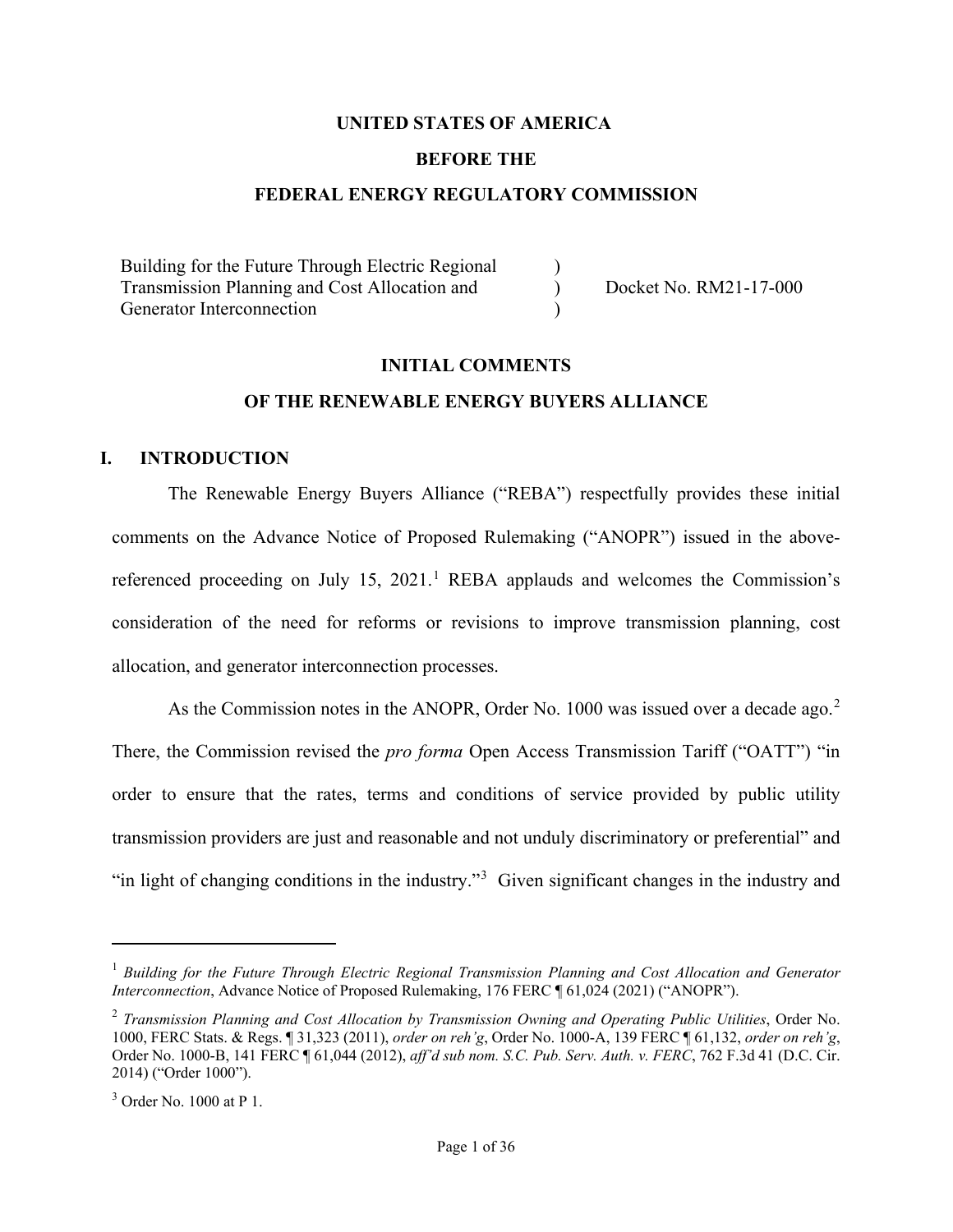public policies, REBA agrees with the Commission that it should again consider additional significant reforms to transmission planning, cost allocation, and generator interconnection processes in order to ensure that rates for jurisdictional services remain just and reasonable and not unduly discriminatory or preferential.<sup>[4](#page-1-0)</sup> In particular and as discussed herein, the existing processes have failed consumers, are woefully inadequate, and are not just and reasonable. Chief among these failures is the absence of the future generation mix in transmission plans, lack of interregional planning, and cost allocation that fails to take fully into account the broad array of significant benefits to consumers provided by transmission. As the Commission acknowledged in the ANOPR, the evolving resource mix is transforming the electricity sector and the need for transmission, as generation resource siting decisions are based on factors beyond where the load is located.<sup>[5](#page-1-1)</sup> There is a sense of urgency; resolving these issues is foundational to facilitating the type of transmission investment that is essential to a reliable, affordable, decarbonized, and forward-facing transmission grid.

## **II. EXECUTIVE SUMMARY**

REBA supports a consolidated, holistic review of these issues as contemplated in the ANOPR. Transmission planning, transmission cost allocation, and generator interconnection are interrelated and should be considered together. Effective transmission planning can and should incorporate interconnection projects where feasible to do so and could help to mitigate load and generator interconnection issues. In turn, where transmission planning is sufficiently open, transparent, non-discriminatory, and coordinated, solutions for load and generator interconnection and other methods of ensuring reliability and efficiency of the transmission grid should be

<span id="page-1-1"></span><span id="page-1-0"></span> $4$  ANOPR at P 3.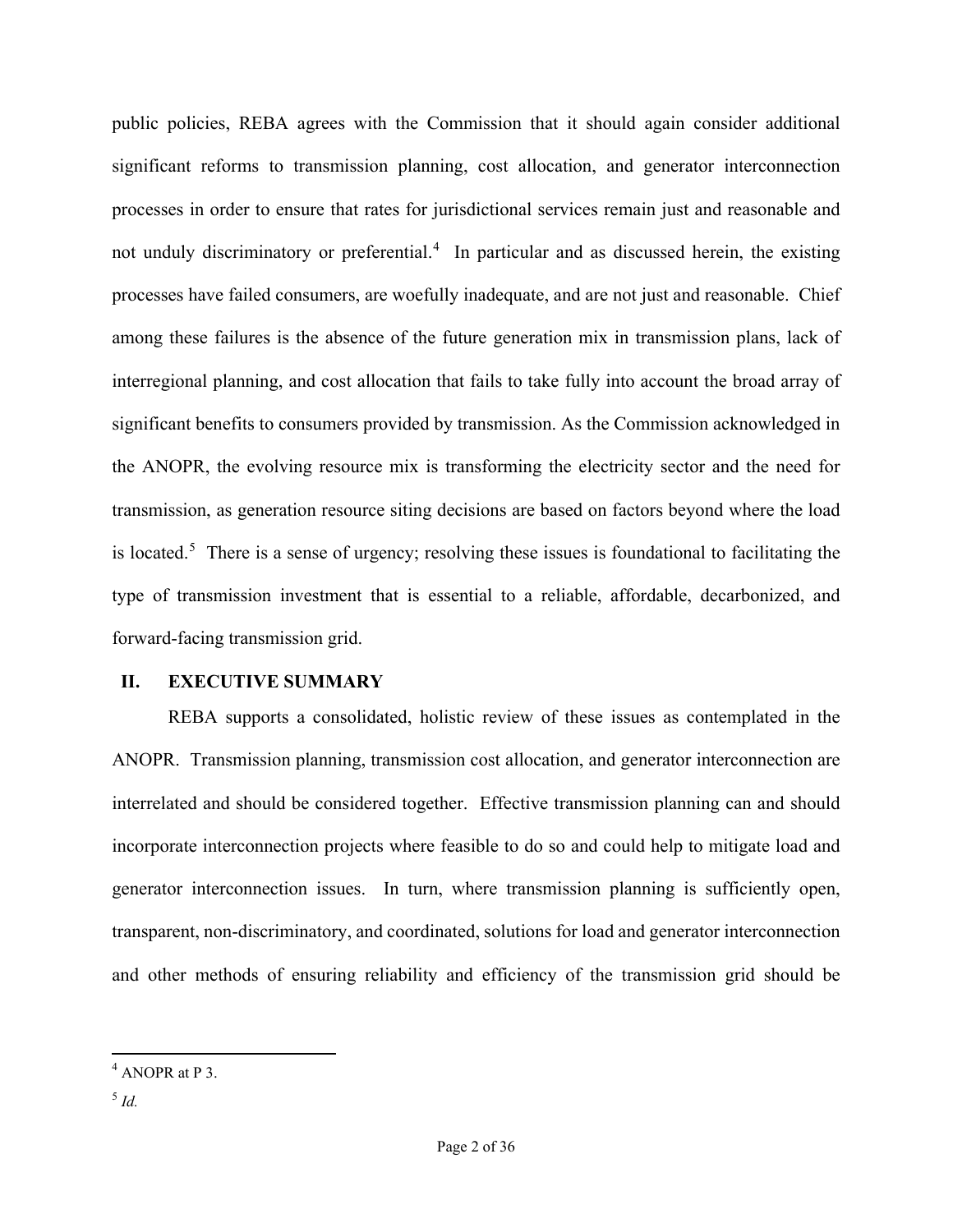identified to ensure environmental and economic efficiencies of transmission development. Additionally, with fair identification of benefits and beneficiaries, costs can more easily be allocated in a manner that is just, reasonable, and not unduly discriminatory or preferential. Furthermore, as the Commission noted in the ANOPR, cost allocation is critical to effective transmission planning to meet the needs of the changing resource mix "because efforts to plan the transmission system to meet the needs of the changing resource mix will succeed only if the associated cost allocation methods are transparent, equitable, and practicable."<sup>[6](#page-2-0)</sup>

Moreover, as the Commission noted in the ANOPR, some transmission providers incorporate transmission planning information into their interconnection base cases, but the information varies and can greatly impact the cost assignment for interconnection customers.<sup>[7](#page-2-1)</sup> Any *pro forma* OATT reforms proposed in a rulemaking proceeding should explicitly recognize and respect the interaction between regional and interregional transmission planning, cost allocation, and interconnection processes.

The Commission's inquiry is timely and, in some respects, overdue as many states already have in place clean energy goals and mandates, including 20 states with laws or goals for 100 percent clean energy.<sup>[8](#page-2-2)</sup> Therefore, REBA urges the Commission to prioritize the adoption of a Final Rule to directly address the shortfalls that currently exist regarding transmission planning, cost allocation, and interconnection. The Final Rule should provide processes and timelines that facilitate an efficient transition to the future transmission grid. As discussed herein, the existing

<span id="page-2-0"></span><sup>6</sup> *Id.* at P 70.

<span id="page-2-1"></span><sup>7</sup> *Id.* at P 23.

<span id="page-2-2"></span><sup>8</sup> Clean Energy States Alliance, *100% Clean Energy Collaborative - Table of 100% Clean Energy States*, available at [https://www.cesa.org/projects/100-clean-energy-collaborative/guide/table-of-100-clean-energy-states/.](https://www.cesa.org/projects/100-clean-energy-collaborative/guide/table-of-100-clean-energy-states/)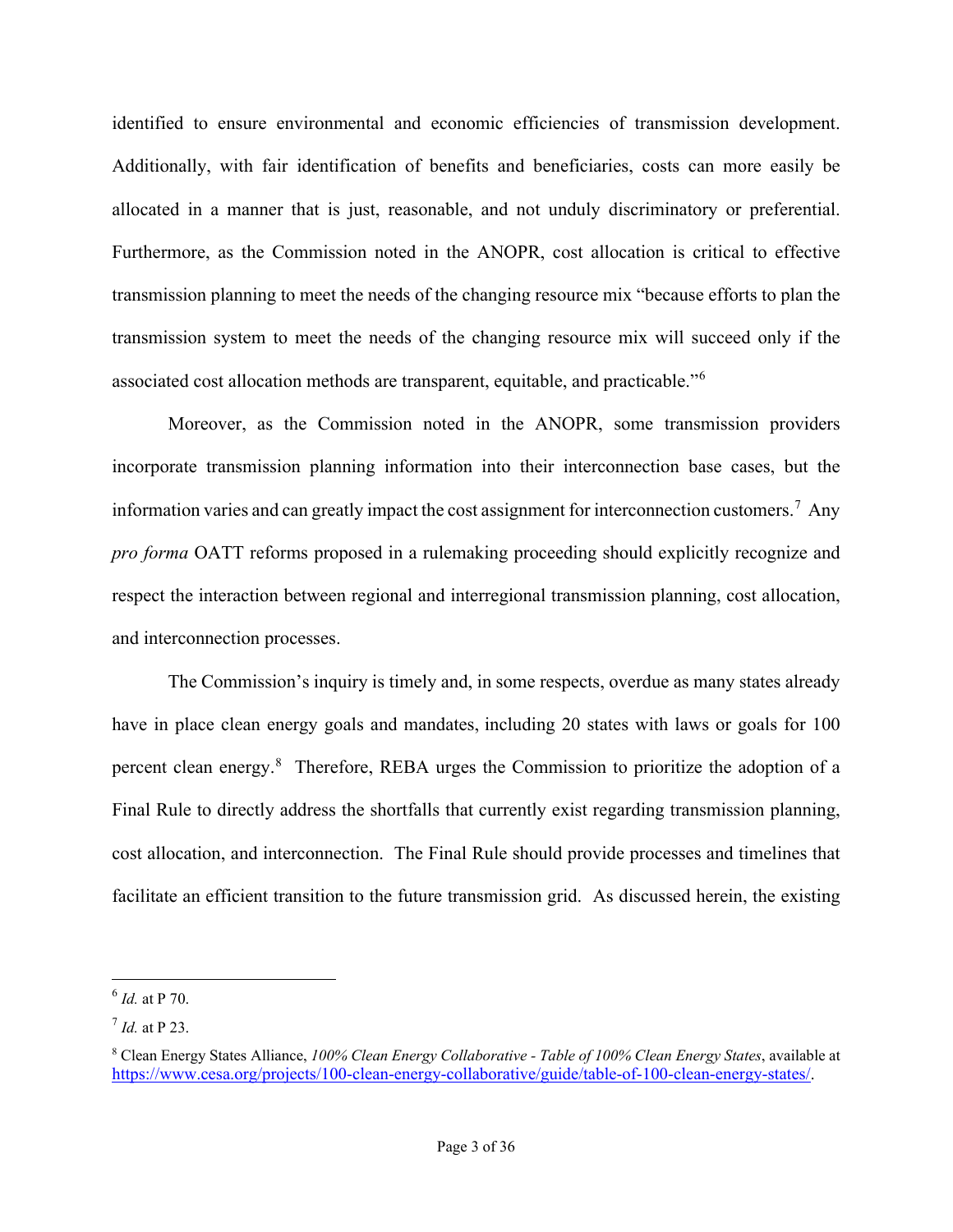processes will require rather significant changes to accommodate the rapid transition to a clean energy future. The "business as usual" model is woefully inadequate to address the change needed. Thus, the Commission should proceed to a Final Rule to accelerate the pace of market reform and transmission deployment to accommodate the utilization of renewable resources that are key to grid decarbonization and climate goals. Additionally, after the Commission finds that rates are unjust, unreasonable, and unduly discriminatory, REBA urges the Commission to adopt the following principles regarding transmission planning, cost allocation, load, and generator interconnection. Any reforms to transmission planning should account for (1) an improved coordination process, (2) transparency, (3) cost effective solutions, (4) resource adequacy, (5) transmission capacity adequacy, (6) a flexible and dynamic market, and (7) reliability.

REBA notes that while its comments here focus on the utilization of renewable resources in the changing resource mix, and the need for reform to facilitate the efficient dispatch of renewable resources to loads, reforms are needed to accommodate all energy resources. Technological advances are changing the energy landscape not only for renewable resources, but others as well. For example, the U.S. Energy Information Administration reported recently that "[e]lectric power markets in the United States are undergoing significant structural change that we believe, based on planning data we collect, will result in the installation of the ability of large-scale battery storage to contribute 10,000 megawatts to the grid between 2021 and 2023 – 10 times the capacity in 2019."[9](#page-3-0) Transmission planning, cost allocation, load, and generator interconnection processes must be revamped in order to keep pace with these technological advancements in energy resources.

<span id="page-3-0"></span><sup>9</sup> U.S. Energy Information Administration, *Battery Storage Trends in the United States: An Update on Market Trends* (Aug. 16, 2021), available at EIA - [U.S. Battery Storage Market Trends.](https://www.eia.gov/analysis/studies/electricity/batterystorage/)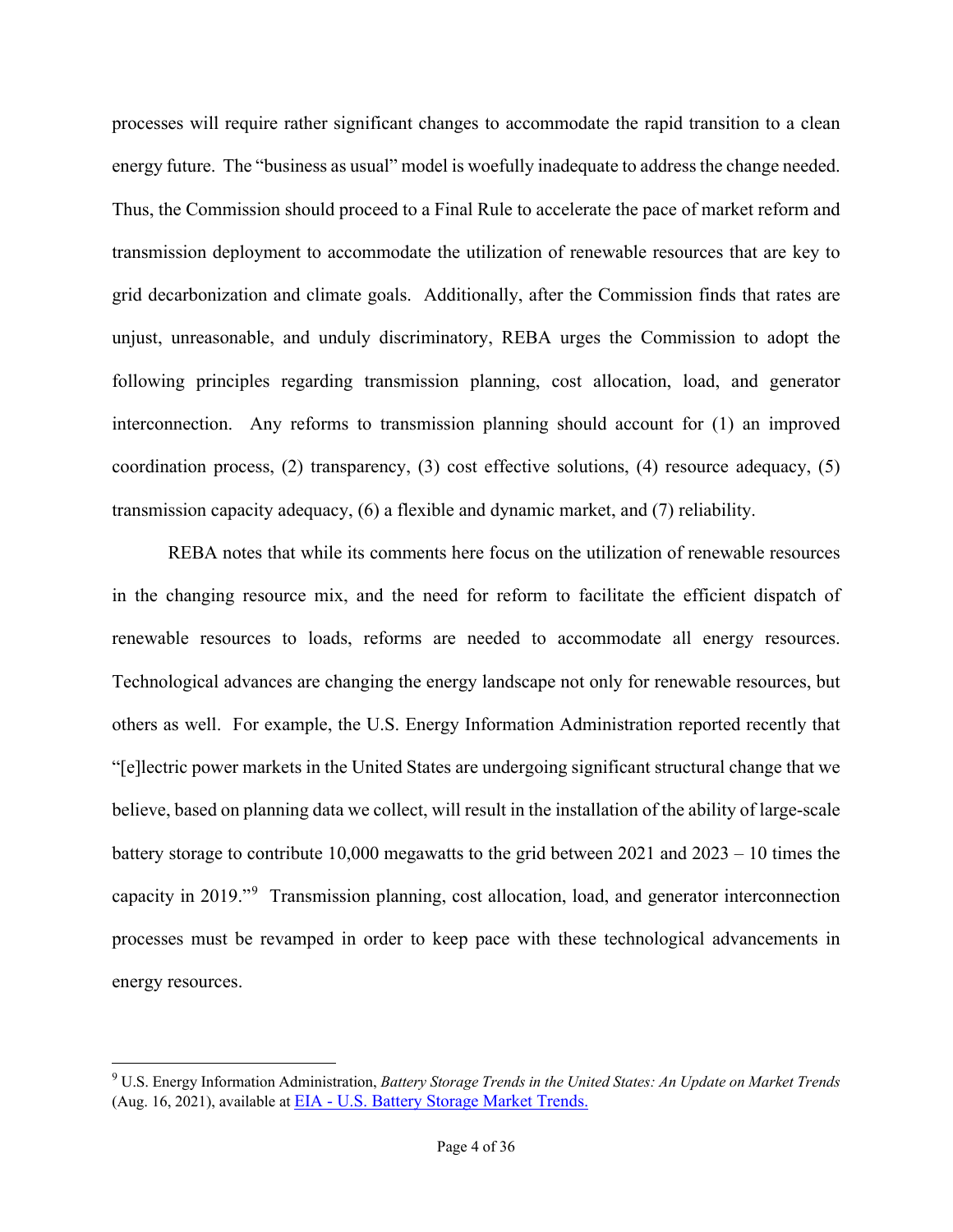With respect to the need for nondiscriminatory and efficient transmission planning and investment, REBA's view is that there is significant merit to the concept of an independent entity, as suggested by the ANOPR, to serve as a monitor. An independent monitor could provide a valuable check on any proposals that, intentionally or inadvertently, are based on discriminatory or inefficient criteria or that may lead to discriminatory, unjust, or unreasonable rates. The independent monitor concept is worthy of further development by the Commission as it moves toward a Final Rule.

The arc of Commission policy over the past twenty-five years has bent sharply toward independent transmission and market operation, and the independent transmission monitor suggested by the ANOPR is consistent with and furthers this policy direction. Regional Transmission Organizations ("RTOs") and Independent System Operators ("ISOs") are founded on the policy of independence. REBA's position is that the Commission should strongly promote RTO expansion to all regions of the country. These entities bring significant benefits to consumers and, because of their independent operations and large footprints that are welcoming to variable resources, have been a magnet for renewable generation. As the Commission moves toward a Final Rule on the issues raised in this proceeding, REBA's position is that the Commission should adopt policies that strongly promote RTO creation and expansion as it simultaneously fleshes out the independent transmission monitor concept.

#### **III. RENEWABLE ENERGY BUYERS ALLIANCE**

REBA provides comments in this docket to highlight the importance of an efficient expansion of our nation's transmission infrastructure, which will play an essential role in driving decarbonization of the electricity sector. REBA is a national association for large-scale energy customers seeking to procure renewable energy across the U.S. With more than 270 members from across the commercial and industrial sectors, non-profit organizations, as well as energy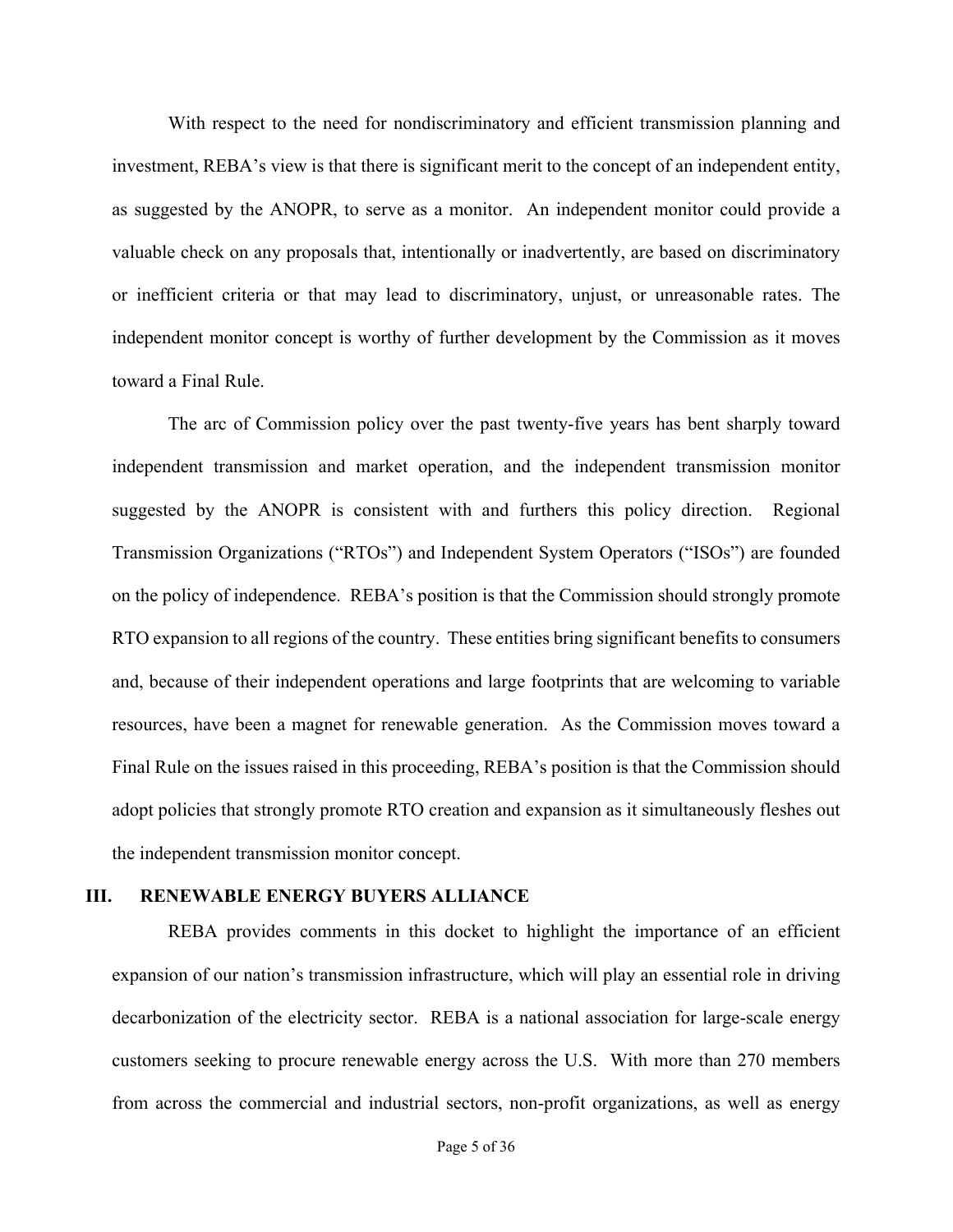providers and service providers, REBA is working toward the creation of a resilient, zero-carbon energy system. REBA's members represent over \$6 trillion in annual revenues and over 14 million U.S. employees. REBA's members are leaders in the larger corporate movement toward clean energy – two-thirds of Fortune 100 companies and roughly half of Fortune 500 companies have set ambitious renewable energy or related sustainability targets.

REBA is working to unlock the marketplace for energy customers to lead a rapid transition to a cleaner, prosperous, zero-carbon energy future. Members of REBA have been involved in 95 percent of all large-scale U.S. corporate renewable energy deals to date. In 2018, publicly announced contracted capacity from corporate power purchase agreements, green power purchases, green tariffs, and project ownership in the United States totaled approximately 6.5 gigawatts ("GW"). That amount rose to approximately 9.4 GW in 2019 and 10.6 GW in 2020. REBA's goal is to catalyze a cumulative 60 GW of new renewable energy projects by 2025 and expand the number of organizations buying clean power.

REBA recognizes that FERC's principal jurisdiction is over wholesale markets, and not over sales to end-use consumers like REBA's members. Nonetheless, the Commission, at its core has a responsibility to protect consumers, and efficient, well-functioning wholesale markets and holistic transmission planning to build out the transmission infrastructure needed to support those markets are critical for REBA's members. RTOs and ISOs are essential constructs utilized by our members who seek to procure electricity from renewable generation in a least cost manner. Furthermore, where retail choice is not available, many REBA members procure energy, environmental attributes, and capacity from generators, retire the environmental attributes, and resell the power in the wholesale market in parallel with their retail power purchases. In fact, over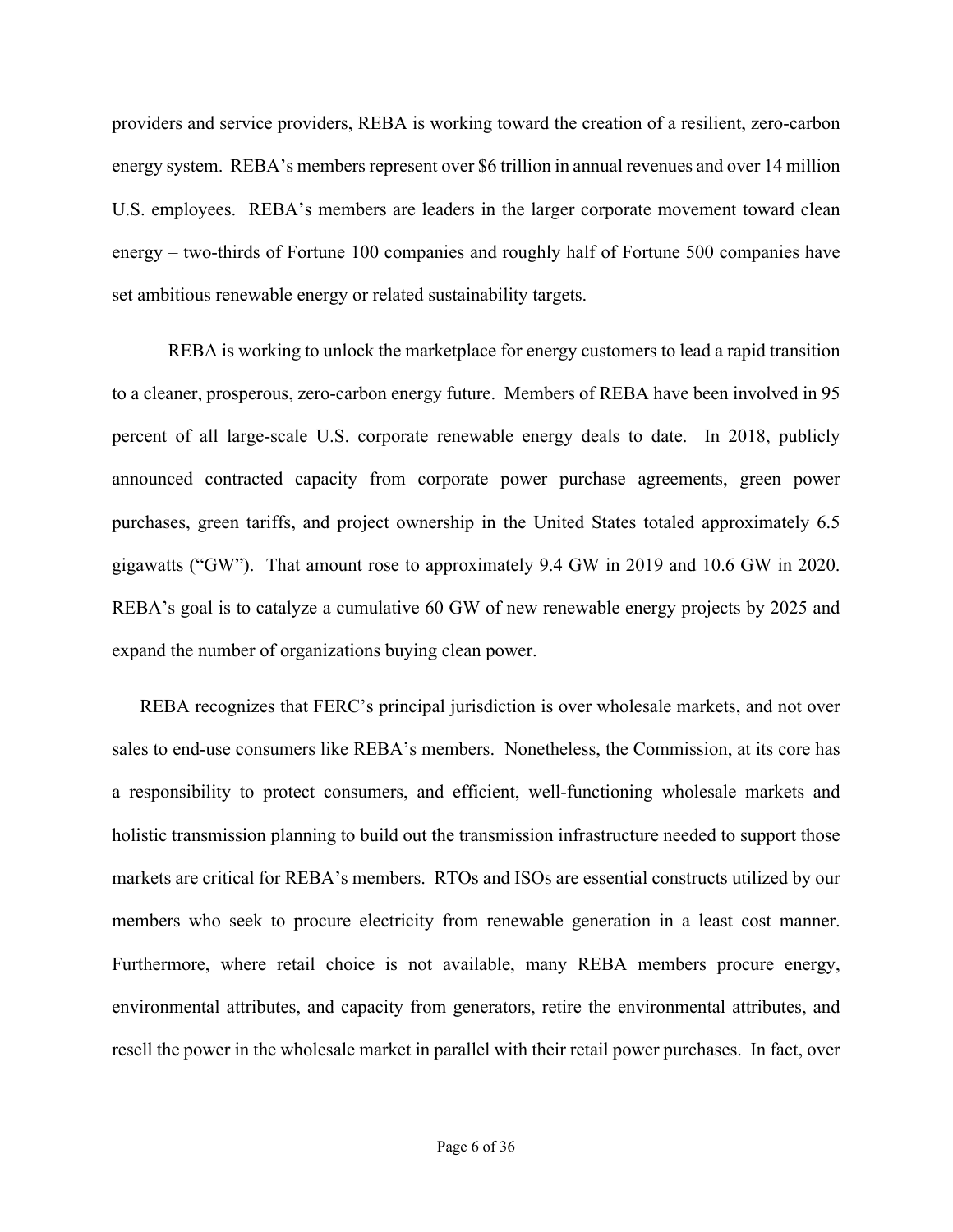80 percent of the 42 GW of new wind and solar contracted by corporate and other large customers from 2008 to present has occurred in organized wholesale markets.<sup>[10](#page-6-0)</sup>

REBA's members have committed to take steps to ensure that the electricity needed for their operations is reliable and produced from renewable energy and other clean energy resources. To make a larger impact on combatting the climate crisis and attain net zero carbon transmission – infrastructure most be holistically planned. The transparency and holistic regional planning enabled through wholesale energy markets allows for economic and environmental efficiencies in transmission across broader geographic regions. RTOs/ISOs are essential facilitation tools that enable market participants' ability to plan and dispatch the system more efficiently and cost effectively. The organized competitive market structures found within RTOs/ISOs provide a framework that can facilitate a cleaner grid of the future for all customers. Thus, we urge the Commission to use all the tools available to it to advance the goal of RTO/ISO creation and expansion.<sup>[11](#page-6-1)</sup>

## **IV. COMMENTS**

REBA agrees with the Commission that it is appropriate to examine reforms to the *pro forma* OATT at this time. In Order No. 890,<sup>[12](#page-6-2)</sup> the Commission noted that its determinations and reforms to transmission planning were necessary to remedy remaining undue discrimination and

<span id="page-6-0"></span><sup>10</sup> Renewable Energy Buyers Alliance, *REBA Deal Tracker*, available at [https://rebuyers.org/deal-tracker/.](https://rebuyers.org/deal-tracker/)

<span id="page-6-1"></span><sup>11</sup> *See* Renewable Energy Buyers Alliance, Renewable Energy Buyer Organized Wholesale Market Design Principles (2020), available at [https://rebuyers.org/download/1341/.](https://rebuyers.org/download/1341/)

<span id="page-6-2"></span><sup>&</sup>lt;sup>12</sup> Preventing Undue Discrimination and Preference in Transmission Service, Order No. 890, 118 FERC ¶ 61,119, *order on reh'g*, Order No. 890-A, 121 FERC ¶ 61,297 (2007), *order on reh'g*, Order No. 890-B, 123 FERC ¶ 61,299 (2008), *order on reh'g*, Order No. 890-C, 126 FERC ¶ 61,228, *order on clarification*, Order No. 890-D, 129 FERC ¶ 61,126 (2009) ("Order No. 890").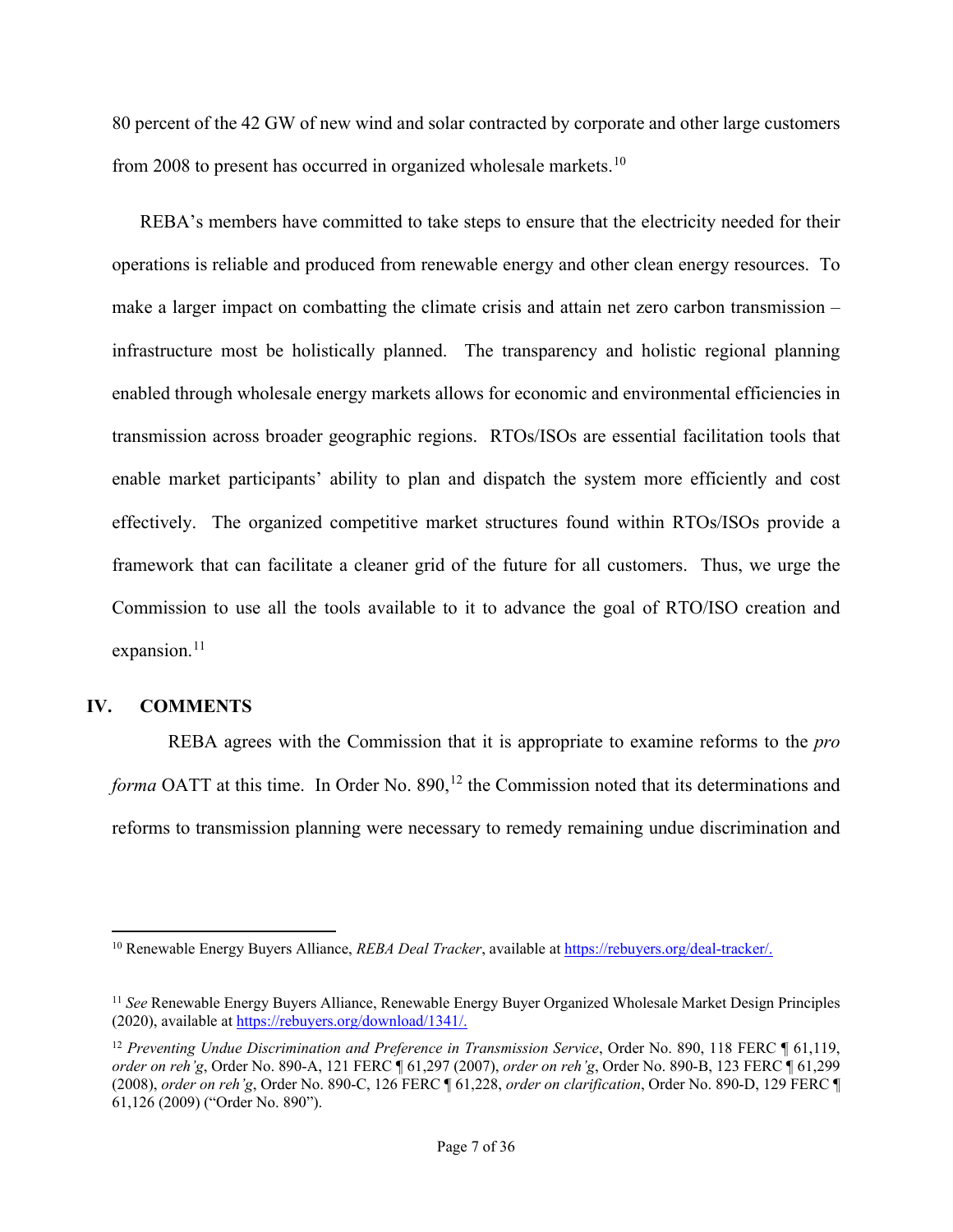address deficiencies that remained after previous reforms had been implemented. The

Commission noted as follows:

Although Order No. 888 has been successful in many important respects, the need for reform of the Order No. 888 *pro forma* OATT has been apparent for some time. In 1999, the Commission held, in adopting Order No. 2000, that the *pro forma* OATT could not fully remedy undue discrimination because transmission providers retained both the incentive and the ability to discriminate against third parties, particularly in areas where the *pro forma* OATT left the transmission provider with significant discretion. The Commission made a similar finding in Order No. 2003, holding that opportunities for undue discrimination continue to exist in areas where the *pro forma* OATT leaves transmission providers with substantial discretion. The NOPR reaffirmed these findings, preliminarily concluding that opportunities for undue discrimination continue to exist in the provision of open access transmission service. The Commission therefore proposed a number of reforms to the *pro forma* OATT to address the opportunities and incentives transmission providers have to unduly discriminate.<sup>[13](#page-7-0)</sup>

The Commission found in Order No. 890 that "opportunities for undue discrimination

persist, particularly in areas where the *pro forma* OATT leaves the transmission provider with substantial discretion. The Commission has a responsibility under section 206 of the Federal Power Act ("FPA") to remedy undue discrimination. Indeed, the court concluded in *Associated Gas Distributors v. FERC*, that, like the Natural Gas Act, the FPA 'fairly bristles' with concern over undue discrimination."[14](#page-7-1) 

<span id="page-7-0"></span><sup>13</sup> Order No. 890 at P 26 (citing *Regional Transmission Organizations*, Order No. 2000, 65 FR 809 (Jan. 6, 2000), FERC Stats. & Regs. ¶ 31,089 (1999), *order on reh'g*, Order No. 2000-A, 65 FR 12088 (Mar. 8, [2000\),](https://1.next.westlaw.com/Link/Document/FullText?findType=l&pubNum=0001037&cite=UUID(I0BB64C902FBA11DAAECA8D28B8108CB8)&originatingDoc=I2778fcb0bf7911db8bdb937f126fc7d3&refType=CP&fi=co_pp_sp_1037_12088&originationContext=document&transitionType=DocumentItem&ppcid=d5dc22257ff446769aa0be63482a16b3&contextData=(sc.DocLink)#co_pp_sp_1037_12088) FERC Stats. & Regs. ¶ 31,092 (2000), *aff'd sub nom. Pub. Util. Dist. No. 1 of Snohomish County, Wash. v. FERC*, 272 F.3d 607 (D.C. Cir. 2001) ("Order No. 2000"); *Standardization of Generator Interconnection Agreements and Procedures*, Order No. 2003, 68 FR 49845 (Aug. 19, 2003), FERC Stats. & Regs. ¶ 31,146, at P 11-12 (2003), *order on reh'g*, Order No. 2003-A, 69 FR 15932 (Mar. 26, 2004), FERC Stats. & Regs. ¶ 31,160 (2004), *order on reh'g*, Order No. 2003-B, 70 FR 265 (Jan. 4, 2005), FERC Stats. & Regs. ¶ 31,171 (2004), *order on reh'g*, Order No. 2003-C, 70 FR 37,661 (Jun. 30, 2005), FERC Stats. & Regs. ¶ 31,190 (2005), *aff'd sub nom. Nat'l Ass'n of Regulatory Util. Comm'rs v. FERC*, No. 04-1148, 2007 U.S. App. LEXIS 626 (D.C. Cir. Jan. 12, 2007) ("Order No. 2003")).

<span id="page-7-1"></span> $14$  Order No. 890 at P 40 (internal citations omitted).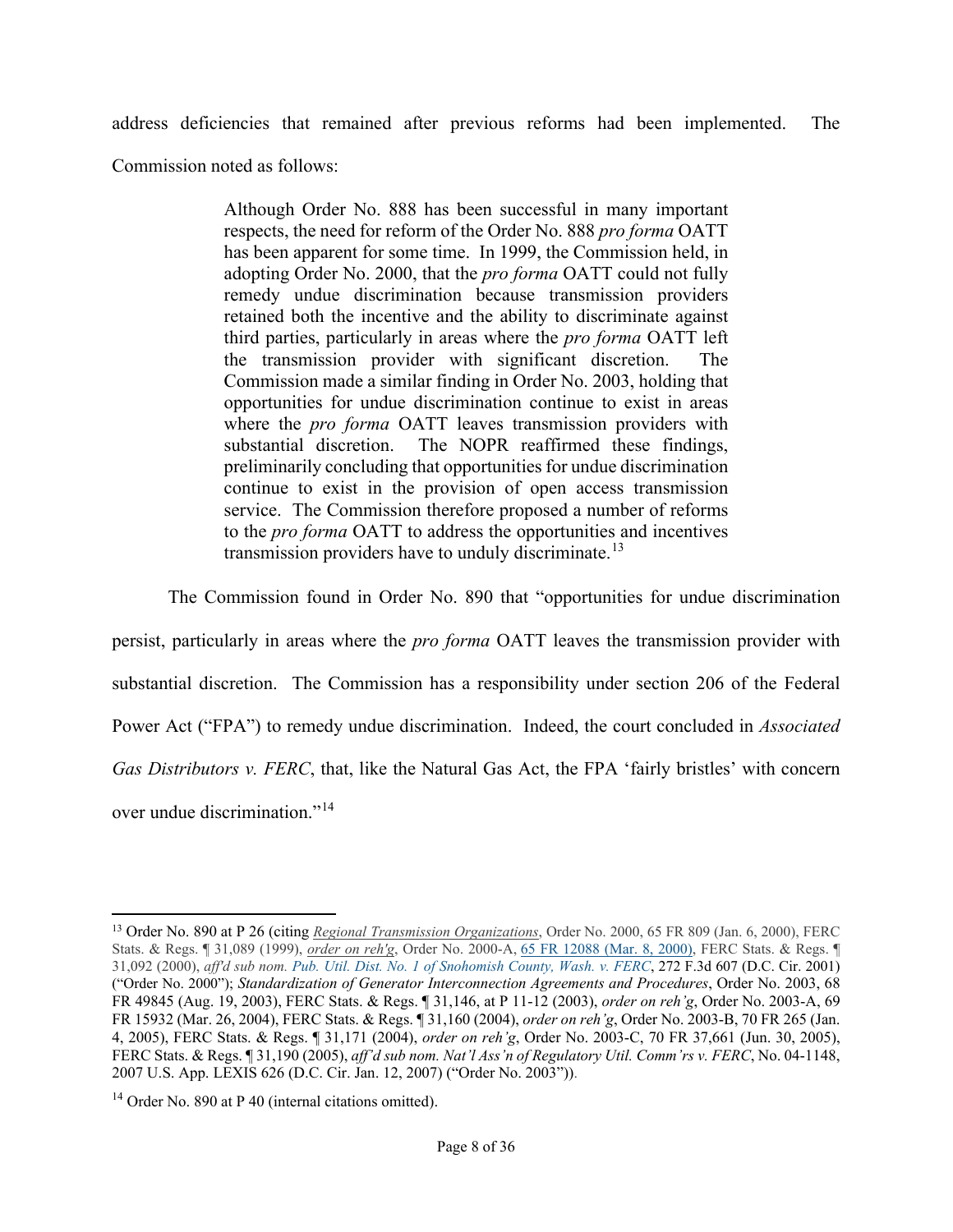The circumstances that gave rise to the Commission's reform of the *pro forma* OATT are present here and warrant further reform. In Order No. 890, the Commission determined that it needed to exercise its remedial authority in order "to limit further opportunities for undue discrimination, by minimizing areas of discretion  $\ldots$ <sup>[15](#page-8-0)</sup> The Commission also stated that it would "actively monitor compliance with its orders and, as necessary, institute further proceedings to meet its statutory obligation to remedy undue discrimination."[16](#page-8-1) In light of the failure of Order Nos. 890 and 1000 to achieve their intended goals, and significant and rapid changes in the industry, the time is ripe for the Commission to review all tariffs. We believe the Commission will find ample evidence in this record to find that tariffs are unjust, unreasonable, and unduly discriminatory.

Therefore, after the Commission finds that rates are unjust, unreasonable, and unduly discriminatory, REBA urges the Commission to adopt the following principles regarding transmission planning, cost allocation, load, and generator interconnection. As mentioned earlier in the executive summary, any reforms to transmission planning should account for (1) an improved coordination process, (2) transparency, (3) cost effective solutions, (4) resource adequacy, (5) transmission capacity adequacy, (6) a flexible and dynamic market, and (7) reliability. At the outset, REBA also notes that environmental justice<sup>[17](#page-8-2)</sup> should be considered as

<span id="page-8-0"></span><sup>15</sup> *Id.*

<span id="page-8-1"></span><sup>16</sup> *Id.* at P 42.

<span id="page-8-2"></span><sup>17</sup> *See, e.g.*, General Motors Green, *Northwest Ohio Wind Farm to power General Motors' Ohio, Indiana plants: 100 MW wind farm will create approximately 300 jobs in Paulding County* (Apr. 30, 2018), available at [https://www.generalmotors.green/product/public/us/en/GMGreen/press\\_releases.detail.html/content/Pages/news/us/](https://www.generalmotors.green/product/public/us/en/GMGreen/press_releases.detail.html/content/Pages/news/us/en/gm_green/2018/0430-wind-farm.html) [en/gm\\_green/2018/0430-wind-farm.html;](https://www.generalmotors.green/product/public/us/en/GMGreen/press_releases.detail.html/content/Pages/news/us/en/gm_green/2018/0430-wind-farm.html) General Motors Green, *General Motors unveils new 42 turbine, 100 MW wind farm* (Aug. 14, 2018), available at [https://www.wfaa.com/amp/article/news/general-motors-unveils-new-42](https://www.wfaa.com/amp/article/news/general-motors-unveils-new-42-turbine-100-mw-wind-farm/512-47769bc9-4f02-4c53-bbfc-56bb68b57633) [turbine-100-mw-wind-farm/512-47769bc9-4f02-4c53-bbfc-56bb68b57633;](https://www.wfaa.com/amp/article/news/general-motors-unveils-new-42-turbine-100-mw-wind-farm/512-47769bc9-4f02-4c53-bbfc-56bb68b57633) The Crescent News, *Wind farm unveiled in Paulding County* (May 1, 2018), available at [https://www.crescent-news.com/news/local\\_news/wind-farm](https://www.crescent-news.com/news/local_news/wind-farm-unveiled-in-paulding-county/article_4e141d5a-71ca-5d29-b128-115da9c872bf.html)[unveiled-in-paulding-county/article\\_4e141d5a-71ca-5d29-b128-115da9c872bf.html.](https://www.crescent-news.com/news/local_news/wind-farm-unveiled-in-paulding-county/article_4e141d5a-71ca-5d29-b128-115da9c872bf.html)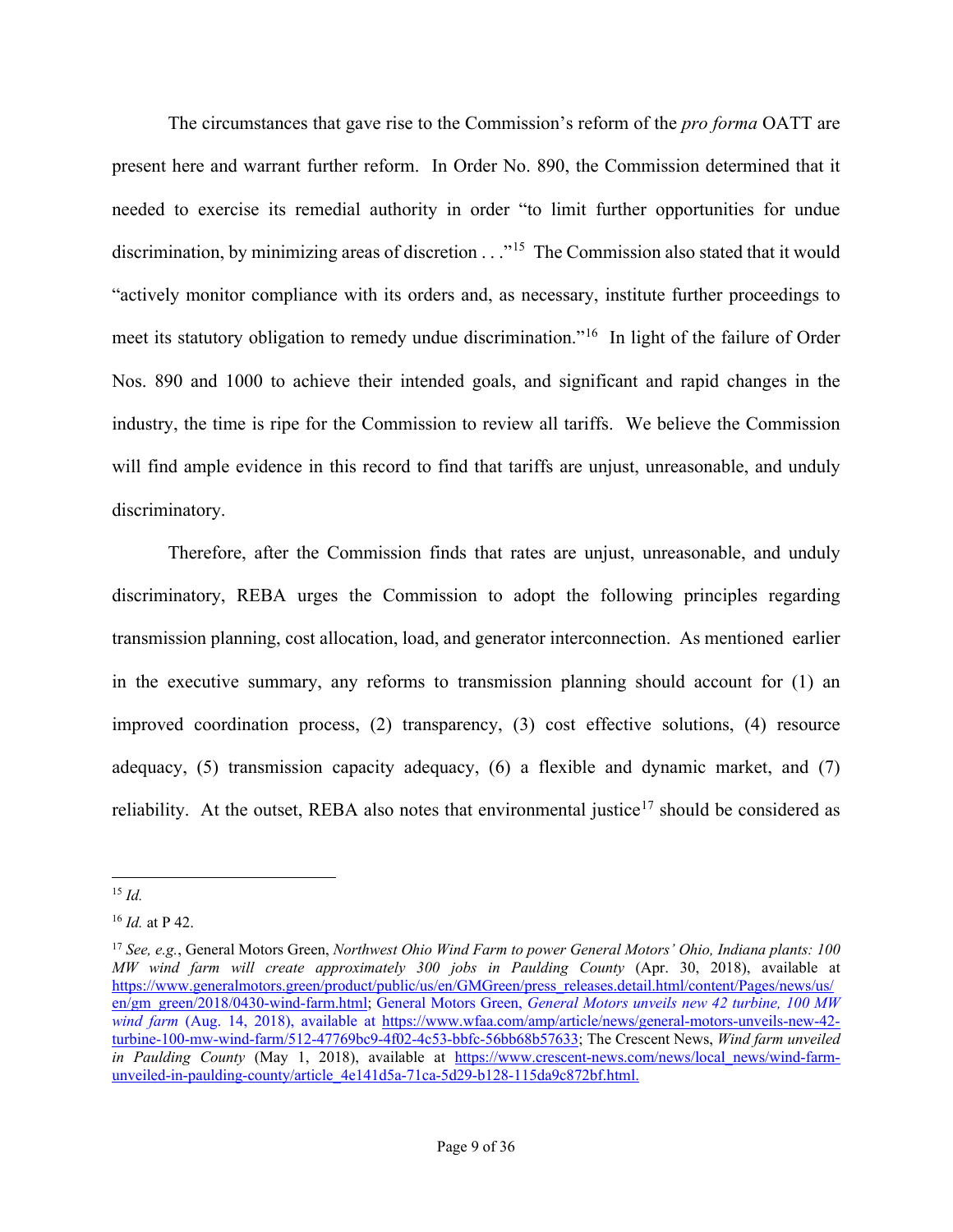part of the reforms in this proceeding. The Commission's recent appointment of a Senior Counsel for Environmental Justice and Equity should be instrumental in this regard. REBA urges the Commission to develop quantifiable goals for "fair treatment and meaningful involvement of all people"[18](#page-9-0) including ensuring that disadvantaged communities do not bear a disproportionate burden of any adverse environmental consequences resulting from these new policies and processes.

REBA further recognizes that while the Commission can require reforms within the scope of its jurisdiction, additional authority may be necessary for the Commission to facilitate needed transmission investment. To that end, REBA encourages the use of federal "backstop siting/permitting authority" as provided by FPA section  $216^{19}$  $216^{19}$  $216^{19}$ , or as may be further granted by Congress. REBA supports the use of such authority while respecting state authority. REBA also encourages the Commission to use the full breadth of its authority to promote and incentivize RTO formation and participation. Organized wholesale markets help to unlock significant efficiencies and operational benefits, from improved resource capacity factors, reduced reserve margins, and the ability to dispatch across a broader footprint. Additionally, organized wholesale markets enable generation competition and greater clean energy integration, which translates to more options to meet customer's preference for clean energy. Roughly 80 percent of bilateral corporate power purchase agreements to date have occurred in organized wholesale markets.

# **V. PRINCIPLES FOR THE COMMISSION'S CONSIDERATION TO USE AS A FRAMEWORK TO ADDRESS IN TRANSMISSION PLANNING AND GENERATOR INTERCONNECTION**

<span id="page-9-0"></span><sup>18</sup> U.S. Department of Energy, *What is Environmental Justice?,* available at [https://www.energy.gov/lm/services/environmental-justice/what-environmental-justice.](https://www.energy.gov/lm/services/environmental-justice/what-environmental-justice)

<span id="page-9-1"></span><sup>19</sup> 16 U.S.C. § 824p.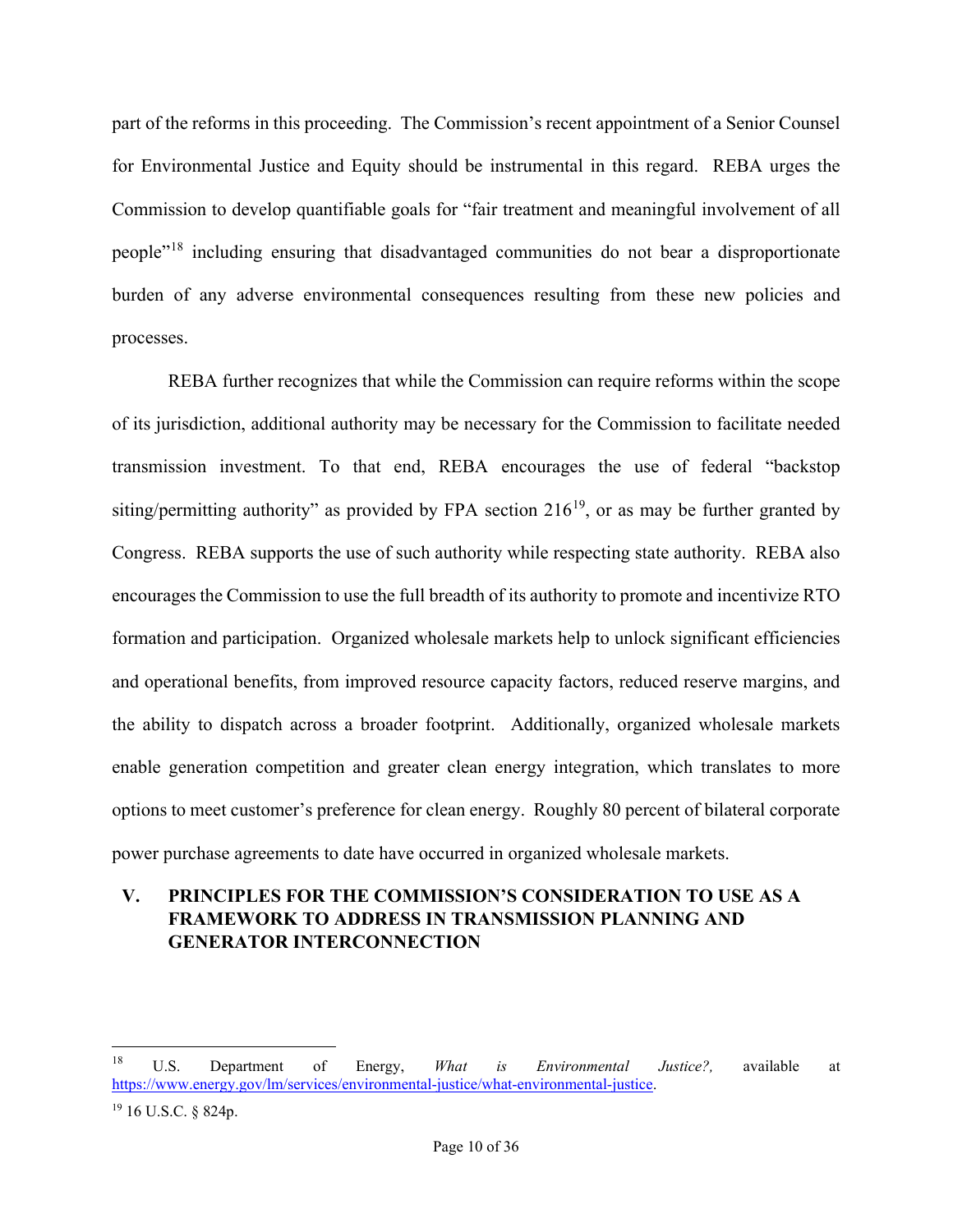The reforms contemplated in the ANOPR should result in a landmark Final Rule that reflects changes in the electric industry and ensures that environmental and economic efficiencies are enabled across regional footprints through effective transmission planning, cost allocation, load, and generator interconnection processes. Absent such accommodation, the rates, terms, and conditions of services under the *pro forma* OATT, including transmission and interconnection, are unjust, unreasonable, and unduly discriminatory, because the transmission system will be unreasonably costly and new entry will be discriminated against relative to incumbent generation. This is of great concern to REBA, because these new resources tend to be the renewable resources to which our members want access. REBA submits that failure to update the *pro forma* OATT will result in unjust and unreasonable rates for energy, capacity, and ancillary services in FERCjurisdictional markets, because renewables and other resources will not have fair and equal access to these markets and loads. The breadth of issues and significance of these reforms will require the Commission to consider diverse interests and goals. REBA recommends that the Commission adopt the following delineated principles in any Final Rule on the issues raised in the ANOPR.

## **Principle 1: Coordination**

In Order No. 890, the Commission adopted the principle of coordination in transmission planning in order to "eliminate the potential for undue discrimination in planning by opening appropriate lines of communication between transmission providers, their transmission-providing neighbors, affected state authorities, customers, and other stakeholders."[20](#page-10-0) In the years since Order No. 890 was adopted, concerns have been raised over the lack of regional coordination in transmission planning, and even greater failures regarding interregional coordination. The Commission's goal to remedy inadequate interregional coordination has been woefully missed,

<span id="page-10-0"></span> $20$  Order No. 890 at P 452.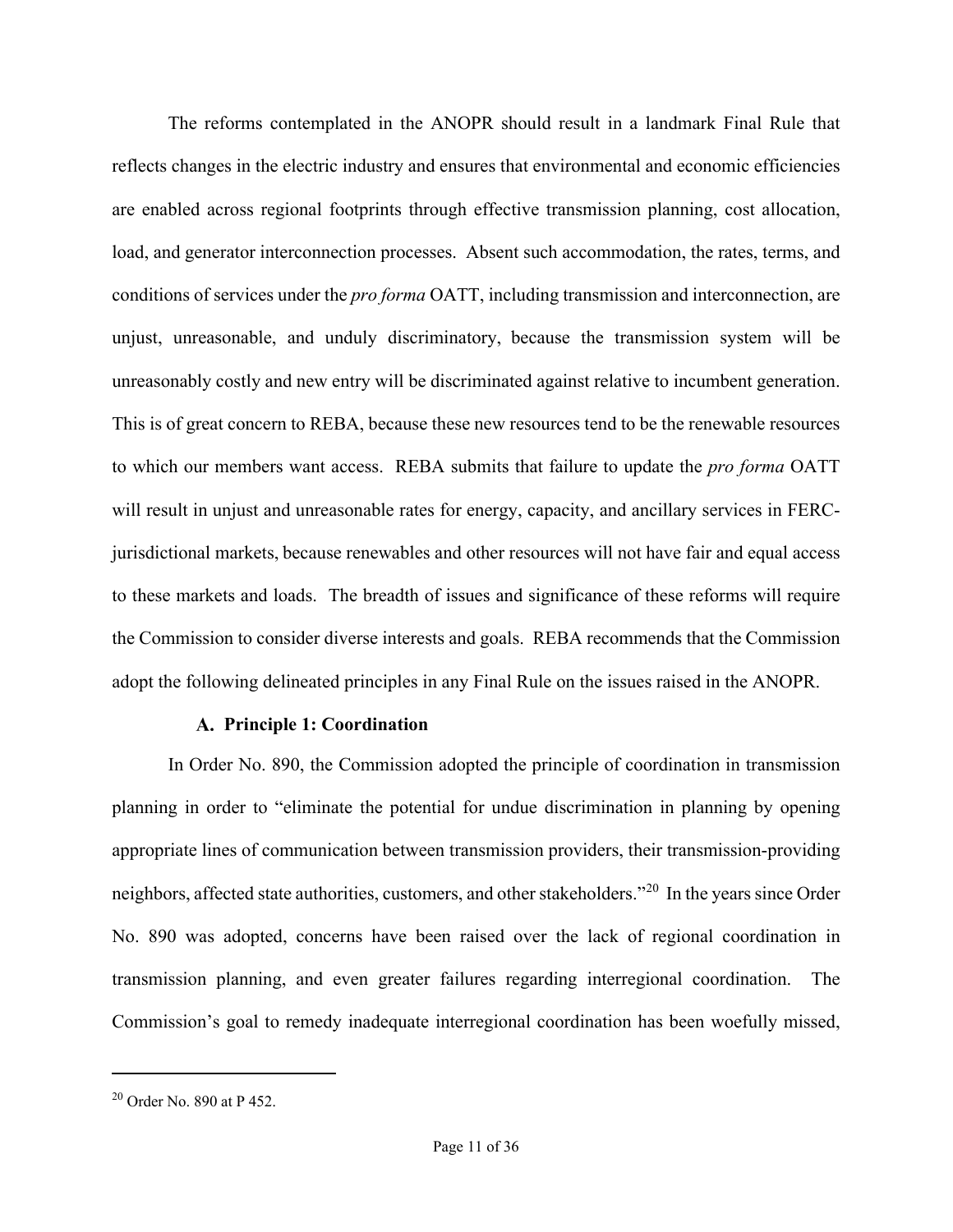with repeated complaints and calls for the Commission to take action to address the lack of coordination in interregional transmission planning.<sup>21</sup>

While the Commission adopted the coordination principle in Order No. 890, it left considerable flexibility and discretion regarding compliance, considering several commenters expressed an "overwhelming desire"<sup>[22](#page-11-1)</sup> for such flexibility. However, with discretion there is the opportunity for discrimination. Like the Commission, REBA is more concerned over the substance of coordination than the form.<sup>23</sup>

The Commission should adopt coordination requirements for regional and interregional transmission planning, as follows:

- 1. *Interregional coordination planning*: REBA recognizes that there are agreements between RTOs and ISOs to facilitate their interconnected nature and operations, such as Joint Operating Agreements, as well as seams agreements between transmission providers. REBA recommends the development of a more formalized process for interregional transmission planning regarding jurisdictional utilities outside of organized markets and within RTO/ISO footprints, to support the build out of interregional transmission.<sup>24</sup>
- 2. *Coordination with state and local authorities:* The Commission should require each RTO and ISO to develop a formal process to provide for transmission planning coordination with state and local agencies that have authority over or input into generation, distribution, and/or transmission siting and other related issues, including clean energy programs.

<span id="page-11-0"></span><sup>21</sup> *See, e.g., N. Ind. Pub. Serv. Co. v. Midcontinent Indep. Sys. Operator, Inc. and PJM Interconnection, L.L.C.*, 155 FERC ¶ 61,058 (2016) (order on NIPSCO complaint requesting that the Commission order MISO and PJM to reform the interregional transmission planning process of the Joint Operating Agreement between MISO and PJM).

<span id="page-11-1"></span><sup>22</sup> Order No. 890 at P 451.

<span id="page-11-2"></span><sup>23</sup> *Id.* at P 452.

<span id="page-11-3"></span> $24$  REBA acknowledges that with interregional transmission planning, the Commission may be called upon to determine just and reasonable cost allocation for projects that result from the interregional planning efforts.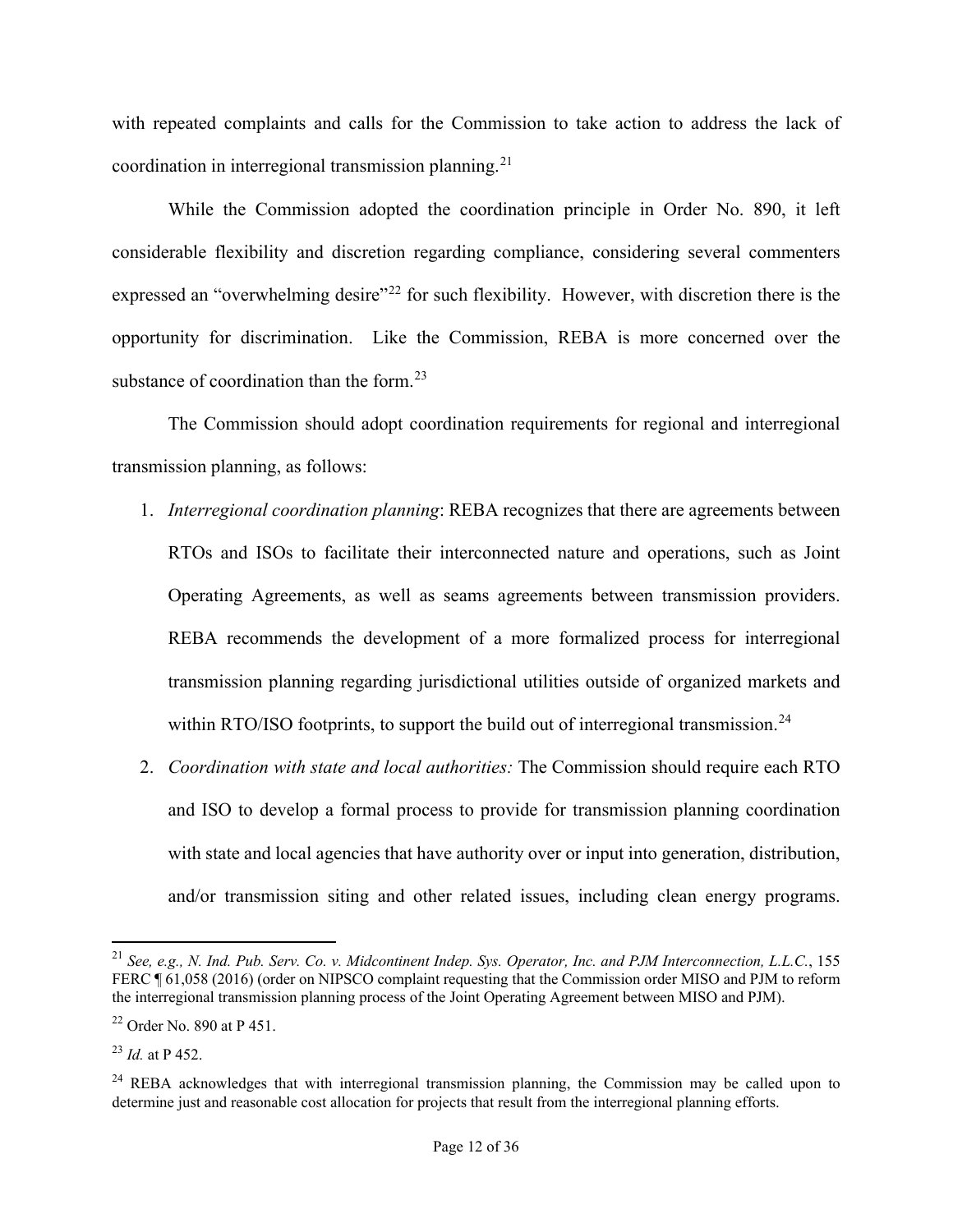REBA acknowledges that the Commission has existing efforts that respect state interests in transmission planning; however, the dearth of new transmission to serve public policy needs should be remedied with more definitive requirements for transmission providers to coordinate with states. REBA commends the Commission's formation of the joint federalstate task force with the National Association of Regulatory Utility Commissioners ("NARUC"), $^{25}$  $^{25}$  $^{25}$  which should be helpful in this regard.

## **Principle 2: Transparency**

In the years since Order No. 890, the Commission has acted in specific proceedings in order to remedy the lack of transparency in regional transmission planning.<sup>[26](#page-12-1)</sup> For example, in proceedings regarding transmission planning in PJM, the Commission instituted a proceeding concerning the justness and reasonable of the PJM Transmission Owners' compliance with the Order No. 890 requirements for open and transparent transmission planning.<sup>[27](#page-12-2)</sup> Similar to the discussion above with respect to coordination in regional transmission planning, the Commission should improve the requirements for transparency in transmission planning. While REBA does not recommend that FERC mandate a "one-size-fits-all" approach, REBA does recommend that the Commission require minimum standards regarding transparency to ensure uniformity in transmission planning and generator interconnection. While each region may differ in some

<span id="page-12-0"></span><sup>25</sup> *See* FERC Docket No. AD21-15-000.

<span id="page-12-1"></span><sup>26</sup> *See, e.g.*, *Monongahela Power Co., et al.*, 156 FERC ¶ 61,134 (2016), where the Commission issued an Order to Show Cause because it appeared the Transmission Owners in the PJM region were not complying with their Order No. 890 transmission planning obligations, including openness and transparency.

<span id="page-12-2"></span><sup>&</sup>lt;sup>27</sup> *Id., reh'g denied*, 157 FERC ¶ 61,178 (2016). Subsequently, on October 25, 2016, the PJM Transmission Owners submitted a response to the Order to Show Cause and, jointly with PJM, made a separate filing under FPA section 205 proposing to add Attachment M-3 to the PJM Tariff and corresponding revisions to the PJM Operating Agreement to provide further detail regarding the transmission planning process for Supplemental Projects. Ultimately, the Commission found that the PJM Transmission Owners were implementing the PJM Operating Agreement in a manner that was inconsistent with the requirements of Order No. 890 and required revisions to both the PJM Operating Agreement and Attachment M-3 to the PJM Tariff. *Monongahela Power Co., et al.*, 162 FERC ¶ 61,129, *order on reh'g and compliance*, 164 FERC ¶ 61,217 (2018).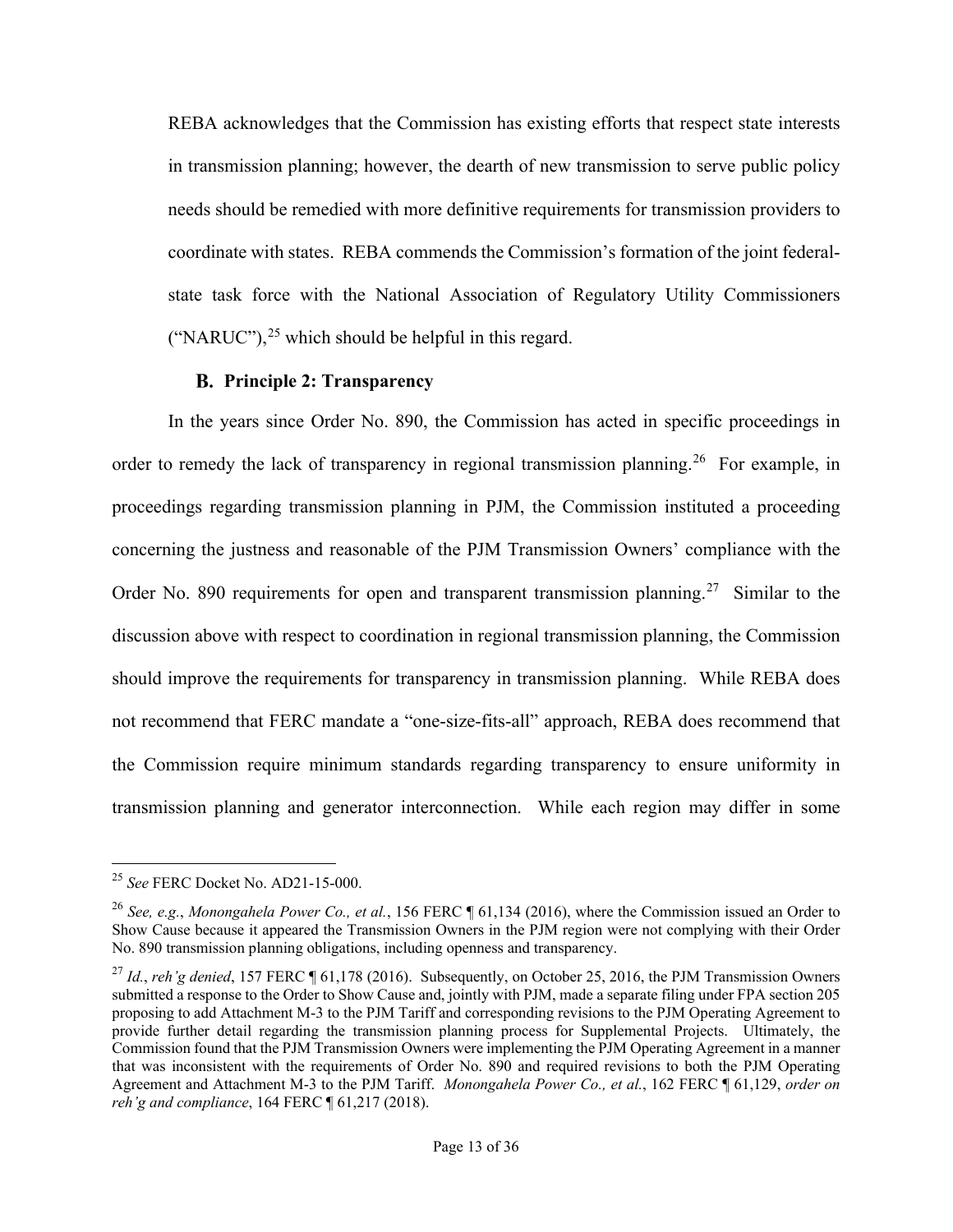respects, the types of renewable technologies are not isolated to specific sectors, nor are the entities who will develop and make use of renewable technologies, such as REBA member organizations. Transparency in transmission planning and generator interconnection enables robust engagement resulting in informed and effective results.

## *Transparency in Transmission Planning:*

The minimum transparency criteria should include data and processes for stakeholder engagement. For example, the Commission should require the following, at a minimum:<sup>[28](#page-13-0)</sup>

A meeting schedule that allows separate meetings to discuss:

- 1. The inputs to the transmission planning process (models, criteria, and assumptions),
- 2. The needs that are identified in the process,
- 3. Potential solutions to those needs, and
- 4. A minimum number of days between each meeting, with timeframes for information to be posted in advance of each meeting.

*Transparency in Generator Interconnection:*

The Commission can help ensure interconnection processes achieve better outcomes by adopting requirements that make the status of interconnection studies more transparent, subjecting Transmission Owners to performance monitoring with respect to required interconnection-related construction and improving the performance requirements applicable to projects that must undergo

<span id="page-13-0"></span> $28$  These recommendations were developed by the Commission to remedy transmission planning for Supplemental Projects in PJM. *Mongahela Power Co., et al.*, 162 FERC ¶ 61,129, at PP 111-13 (2018).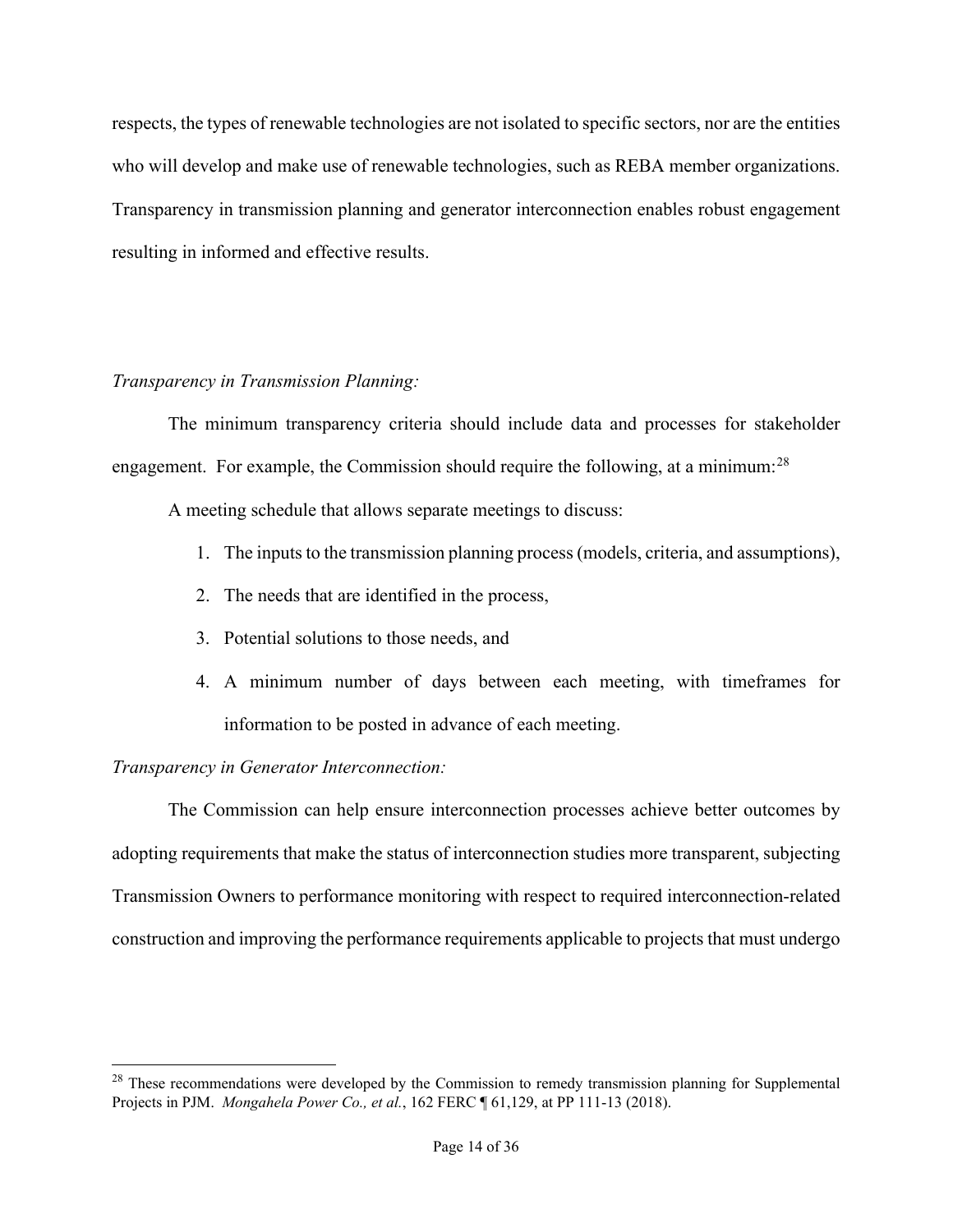affected systems studies or seams analysis. Additional transparency will allow Interconnection Customers, as well as the ISO/RTOs and regulators, to have actionable data on delays.

Although Order 845 requires ISOs/RTOs to report interconnection performance metrics, such data is often indicative only and not actionable. In PJM, for example, it has been impossible to determine if the source of Facilities Study delays have been sub-optimal RTO performance or sub-optimal performance by the Transmission Owner, or both. The Facilities Study, being the final step in PJM's interconnection process, is a stage where the responsibility to produce the deliverable is shared by the RTO and a Transmission Owner. At this stage, the Transmission Owner would first complete the detailed analysis supporting the design of the connection facilities at the specified location. Once complete, the Transmission Owner would then send the connection facilities materials to PJM to run final systems analysis and determine if the project is needed to incorporate into their systemic retool analysis. Currently it is impossible to distinguish when the Transmission Owner's work is complete. This opaqueness makes it impossible to discern whether TOs have completed their responsibilities nor the reasons they are unable to do so. REBA recommends that the Commission maintain a regional list of transmission engineering contractors that will automatically be asked to bid on Network Upgrade projects if incumbent Transmission Owners encounter construction delays that extend beyond tariff-delineated deadlines.

The Commission should also consider the extent to which inconsistency in transmission line ratings are creating barriers to open, transparent, and coordinated transmission planning, particularly with respect to renewable resource integration and the interconnection of loads that can utilize those resources. Projects and loads can be held hostage in queues that take years to navigate.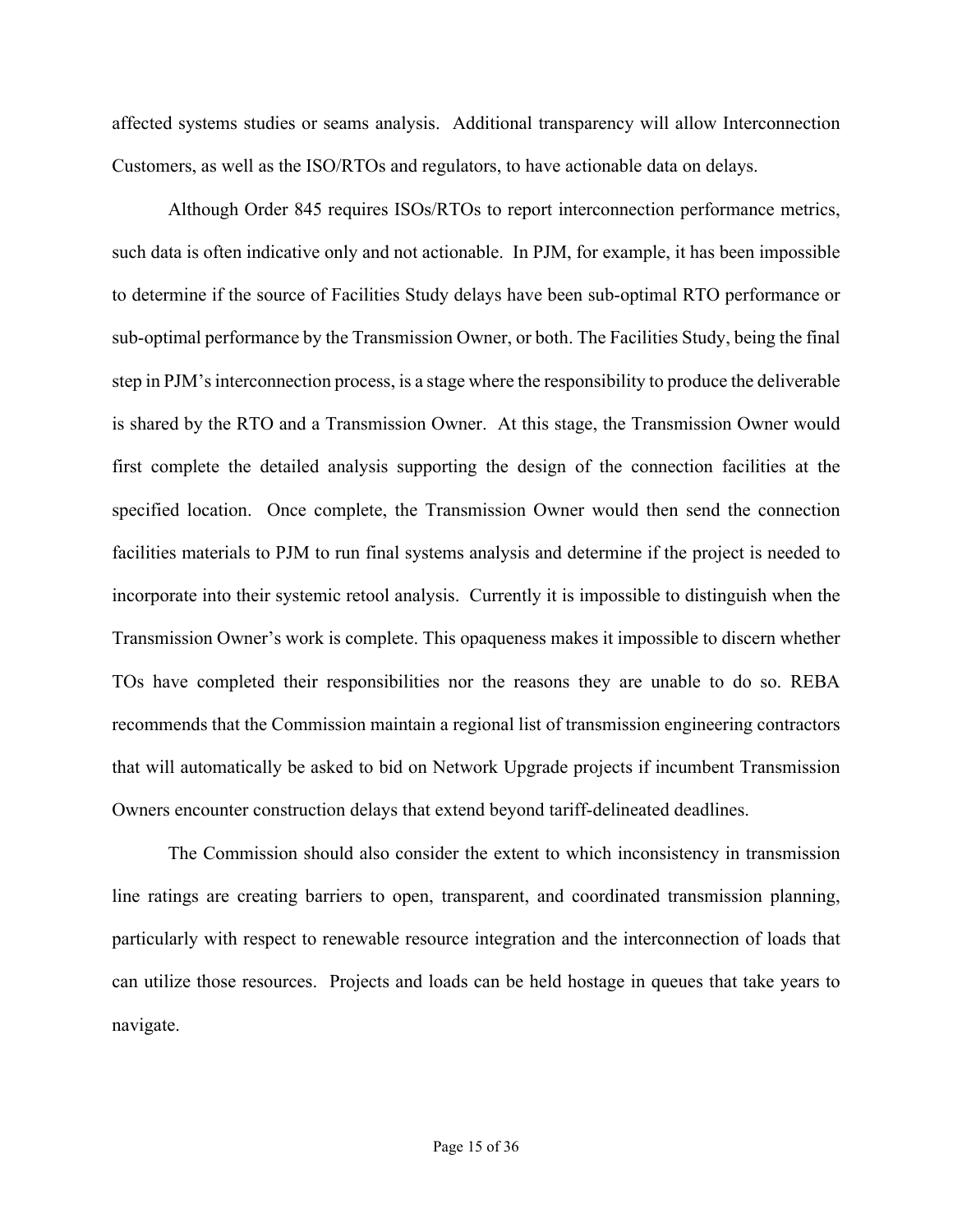In Order No. 890, the Commission remedied the lack of consistency in calculating available transmission capacity ("ATC") as well as the lack of transparency about the nature of those calculations. The Commission found that "the lack of a consistent and transparent methodology for calculating ATC gives transmission providers the ability and opportunity to unduly discriminate in the provision of open access transmission service."<sup>[29](#page-15-0)</sup> Similarly, the lack of consistency and transparency in transmission line ratings can be used to discriminate against competitors, or at the very least hinders the ability of renewable resources and loads to integrate into and use the transmission grid. The Commission's pending NOPR in Docket No. RM20-16- 000, proposing accuracy and transparency in transmission line ratings, should prove helpful in this regard.

The Commission should require that schedules for "Affected System" studies be synchronized across ISOs/RTOs as well as neighboring Transmission Owners. While MISO and SPP perform joint interconnection studies, this collaboration appears to be the exception and not the norm. When a generator interconnection is to be located near RTO/ISO seam, an Affected System study is triggered to determine the impact on neighboring transmission systems. Any ISO/RTO that has not already put in place coordinated schedules with its neighbors to issue affected system studies should be required by FERC to do so in a binding agreement on file with the Commission. Such a schedule should be consistent with study timelines performed within the region and require that all parties meet their schedule commitments.

## **Principle 3: Cost Effective Solutions**

To ensure just and reasonable rates, transmission planning must capture the economies of scale and scope that exist in transmission systems. Presently, transmission is planned project by

<span id="page-15-0"></span> $^{29}$  Order No. 890 at P 68.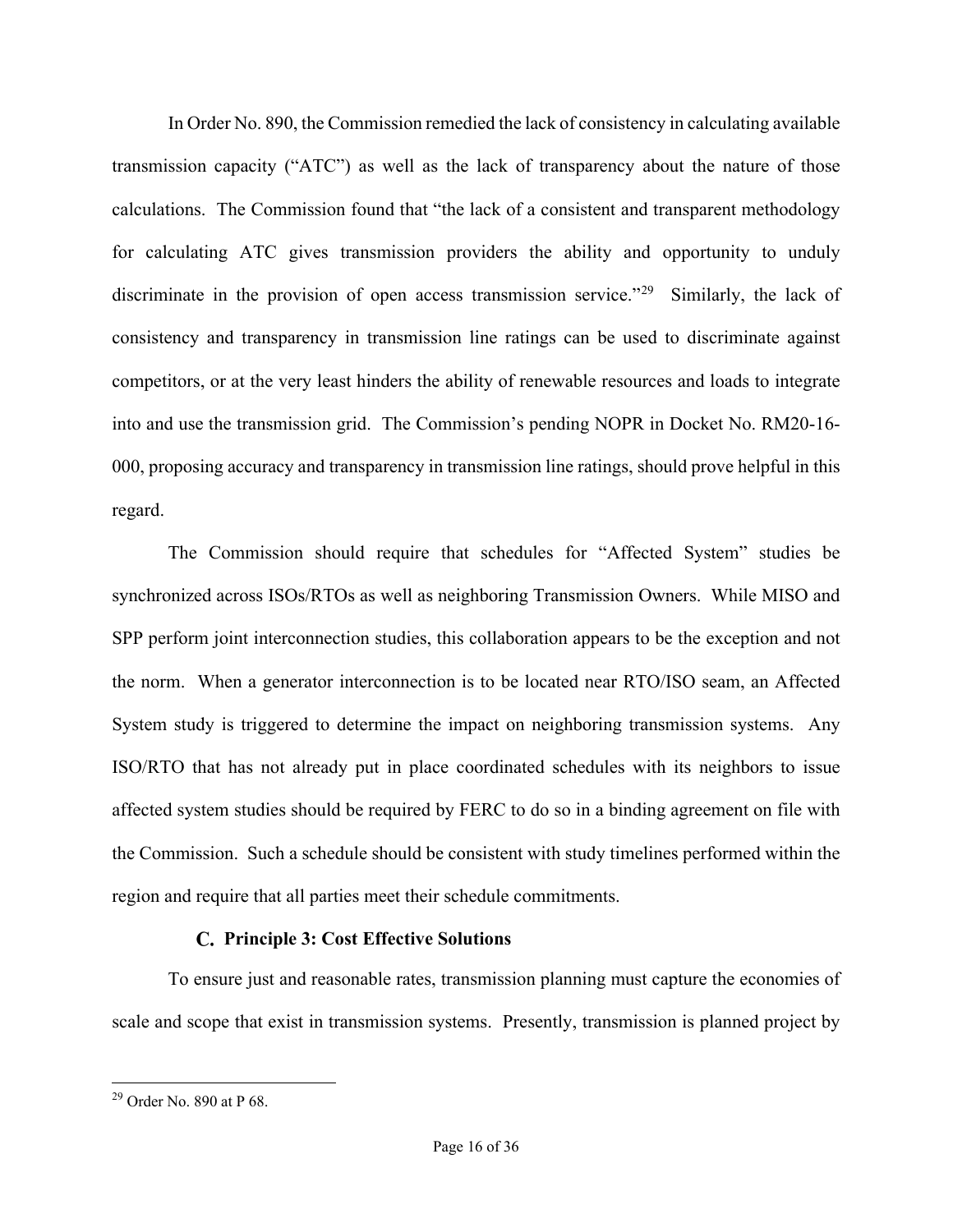project, in response to customer requests. Today's incremental and reactive approach leads to excessively costly outcomes, as described in a recent Brattle-Grid Strategies report.<sup>30</sup> As described in that report, planning that achieves just and reasonable outcomes would need to:

- 1. Proactively plan for future generation and load by incorporating realistic projections of the anticipated generation mix, public policy mandates, load levels, and load profiles over the lifespan of the transmission investment.
	- 2. Account for the full range of transmission projects' benefits and use multivalue planning to comprehensively identify investments that costeffectively address all categories of needs and benefits.
	- 3. Address uncertainties and high-stress grid conditions explicitly through scenario-based planning that considers a broad range of plausible long-term futures as well as real-world system conditions, including challenging and extreme events.
	- 4. Use comprehensive transmission network portfolios to address system needs and cost allocation more efficiently and less contentiously than a project-by-project approach.
	- 5. Jointly plan across neighboring interregional systems to recognize regional interdependence, increase system resilience, and take full advantage of interregional scale economics and geographic diversification benefits.

REBA supports Commission review and reform of cost allocation, as discussed later in these comments. In Order No. 1000, the Commission required public utility transmission providers to participate in a regional transmission planning process that produces a regional transmission plan. The Commission noted that the regional transmission planning process would require transmission providers "to evaluate, in consultation with stakeholders, alternative transmission solutions that might meet the needs of the transmission planning more efficiently or cost-

<span id="page-16-0"></span><sup>30</sup> Brattle Group and Grid Strategies, *Transmission Planning for the 21st Century: Proven Practices that Increase Value and Reduce Costs* (2021), available at [https://www.brattle.com/wp-content/uploads/2021/10/Transmission-](https://www.brattle.com/wp-content/uploads/2021/10/Transmission-Planning-for-the-21st-Century-Proven-Practices-that-Increase-Value-and-Reduce-Costs.pdf)[Planning-for-the-21st-Century-Proven-Practices-that-Increase-Value-and-Reduce-Costs.pdf.](https://www.brattle.com/wp-content/uploads/2021/10/Transmission-Planning-for-the-21st-Century-Proven-Practices-that-Increase-Value-and-Reduce-Costs.pdf)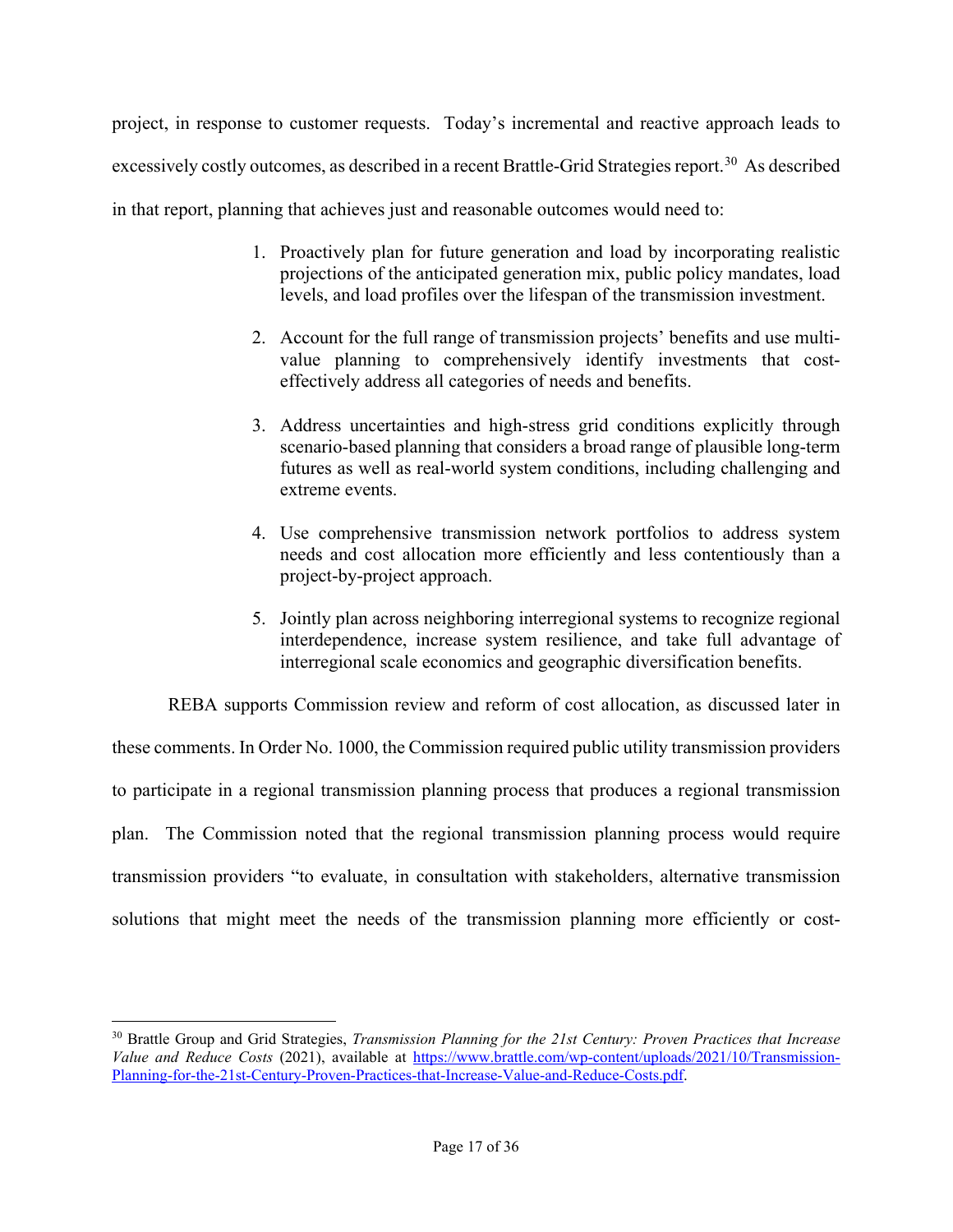effectively than solutions identified by individual public utility providers in their local transmission planning process."[31](#page-17-0) The Commission further stated as follows:

> When evaluating the merits of such alternative transmission solutions, public utility transmission providers in the transmission planning region also must consider proposed non-transmission alternatives on a comparable basis. If the public utility transmission providers in the transmission planning region, in consultation with stakeholders, determine that an alternative transmission solution is more efficient or cost-effective than transmission facilities in one or more local transmission plans, then the transmission facilities associated with that more efficient or cost-effective transmission solution can be selected in the regional transmission plan for purposes of cost allocation.[32](#page-17-1)

The Commission allowed public utility transmission providers flexibility to develop procedures for identifying and evaluating potential solutions that might meet the region's needs more efficiently or cost-effectively.<sup>33</sup> However, in Order No. 1000 the Commission determined that the regional transmission planning process "must result in a regional transmission plan that reflects the determination of the set of transmission facilities that more efficiently or costeffectively meet the region's transmission needs."[34](#page-17-3)

REBA further recommends that in any Final Rule that addresses the transmission planning, cost allocation, load, and generator interconnection issues raised in the ANOPR, the Commission adopt this principle of cost-effectiveness. As the Commission noted in the ANOPR, "because transmission planning processes generally do not plan for the needs of anticipated future generation, transmission infrastructure that is being developed in order to facilitate new generation is constructed largely through the generator interconnection process, which is unlikely to result in

<span id="page-17-0"></span><sup>31</sup> Order No. 1000 at P 148.

<span id="page-17-1"></span><sup>32</sup> *Id.*

<span id="page-17-2"></span><sup>33</sup> *New York Indep. Sys. Operator, Inc.*, 148 FERC ¶ 61,044, at P 39 (2014) (citing Order No. 1000 at P 149).

<span id="page-17-3"></span><sup>34</sup> *Id.* (citing Order No. 1000 at P 147).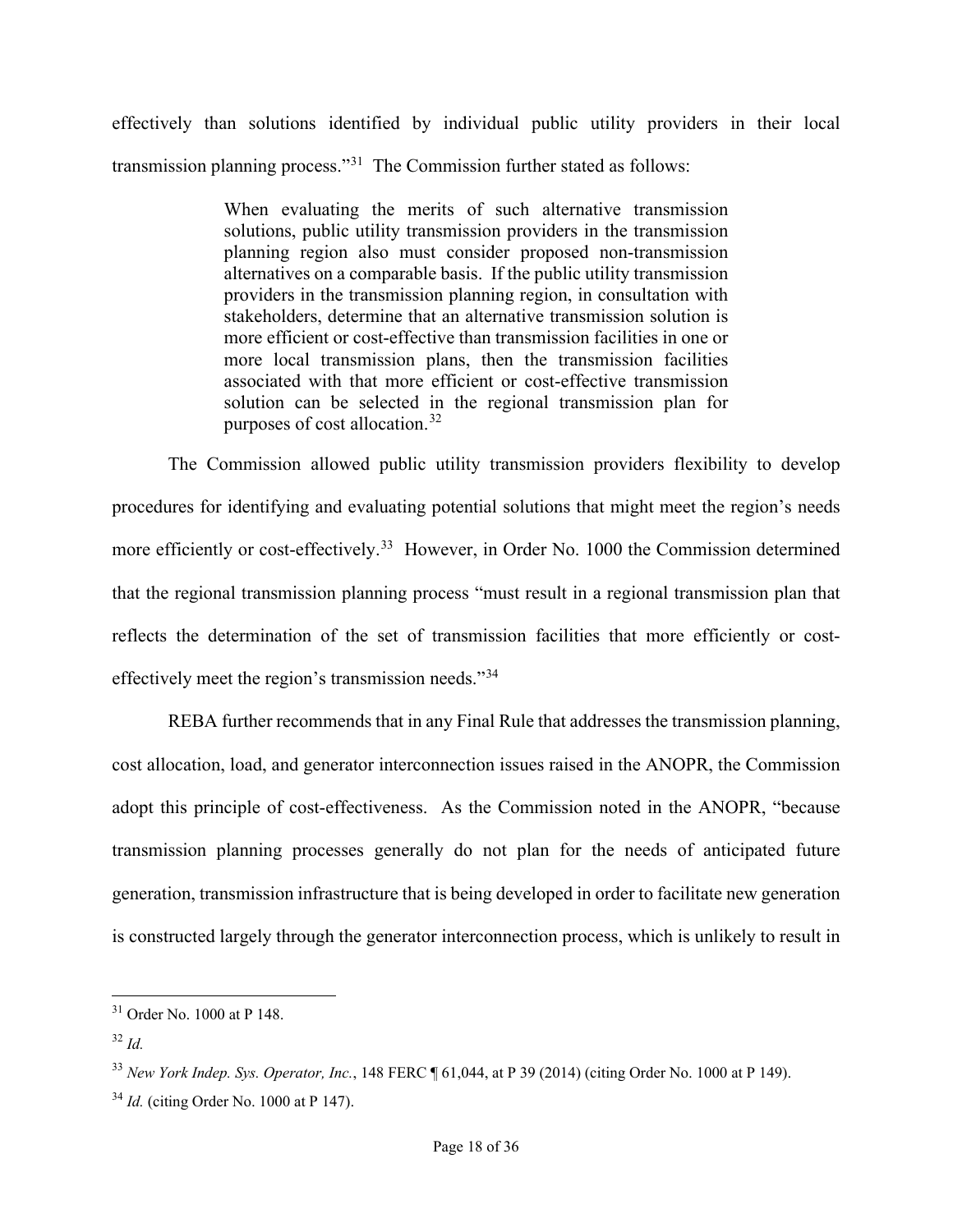the economies of scale that could more efficiently or cost-effectively meet the needs of the changing resource mix."[35](#page-18-0)

The Commission should require public utilities to comply with the Final Rule with provisions that require consideration of alternatives for identified transmission needs as well as generator interconnection to arrive at the most cost-effective solution, as well as the process and criteria to be used in making those determinations. Cost-effective solutions for generator interconnection and transmission planning will be key to a transmission system that meets the needs of the changing resource mix.

REBA notes that the coordinated regional planning undertaken by RTOs and ISOs can offer significant benefits. The coordinated, regional, and sub-regional planning function found within an RTO/ISO enables transmission planning that identifies economies of scale and provides efficient planning over a broader geographic region, incorporating factors such as the generator interconnection queue and state renewable portfolio standards. Commission action is needed to ensure that planning methodologies are employed that achieve an efficient and reliable network.

#### D. **Principle 4: Transmission Adequacy**

REBA's members house important infrastructure and services, critical for society, and require an extremely reliable and resilient system that efficiently dispatches clean energy to loads. They also provide services that can make the system more reliable and efficient, such as demand response and storage at their facilities. It is important that transmission planning processes consider all resources and loads and new and more frequent reliability threats to the system, in creating transmission planning and interconnection processes fit for today's grid and the energy transition, protecting resiliency, while ensuring streamlined processes and economic and

<span id="page-18-0"></span><sup>35</sup> ANOPR at P 34.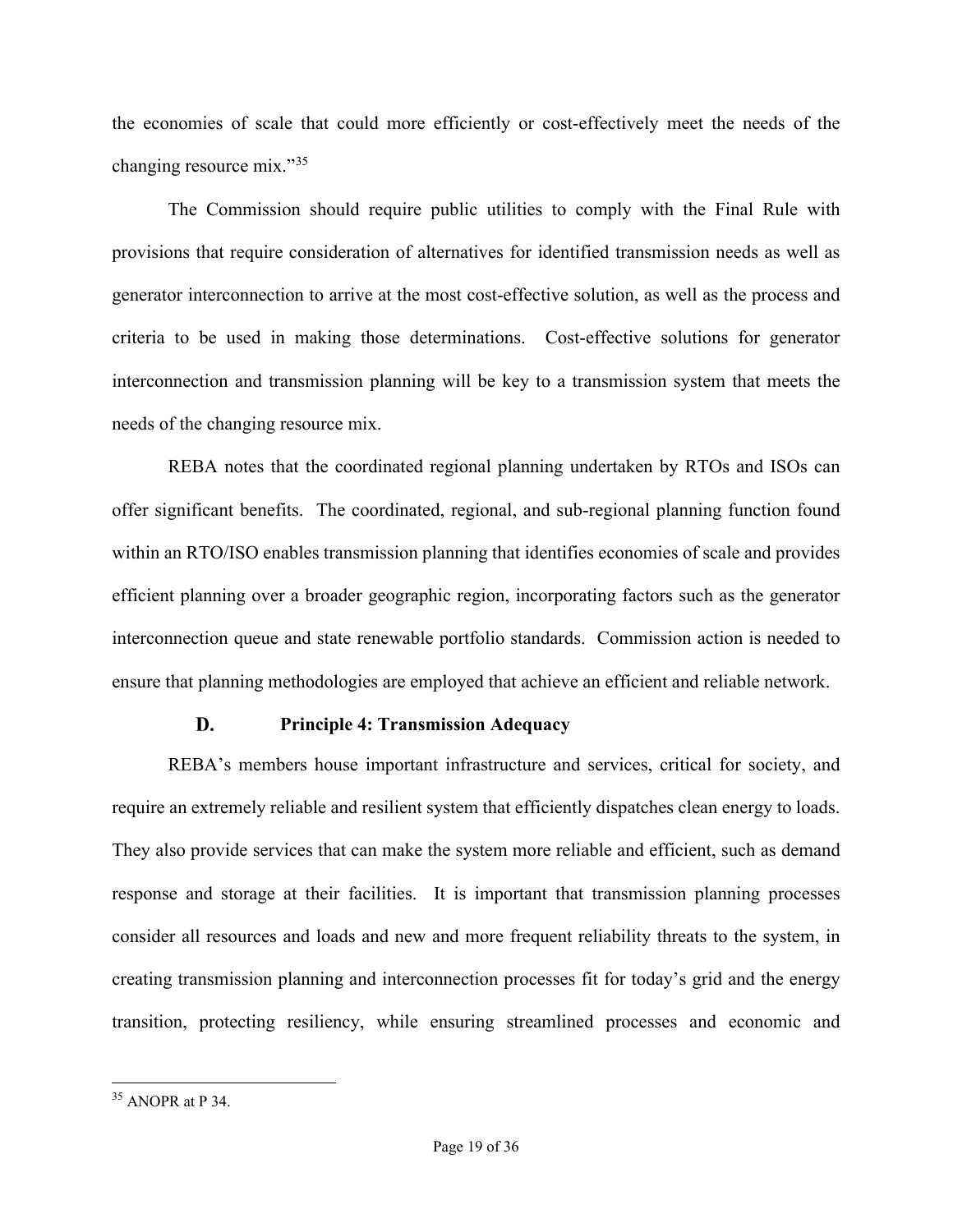environmental efficiencies for transmission. In the ANOPR, the Commission stated that "[a]t present, it appears that regional transmission planning processes may not adequately model future scenarios to ensure that those scenarios incorporate sufficiently long-term and comprehensive forecasts of future transmission needs, including considering the needs of anticipated future generation in identifying needed transmission facilities."[36](#page-19-0) REBA fully agrees.

The current regional transmission planning processes are woefully inadequate to efficiently accommodate changes in the industry and resource mix and, more particularly, do not optimize the utilization clean energy by loads. As the Commission observed in the ANOPR, the existing processes do not adequately consider anticipated future generation because, among other things, (1) the baseline reliability models utilized in regional transmission planning processes rely only on generators that have completed facilities studies and, therefore, only account for generation that will come online in the short term;<sup>[37](#page-19-1)</sup> (2) the generator interconnection process focuses only on a single interconnection request or cluster of requests and, therefore, does not address "anything beyond the reliability interconnection-related network upgrades required for a specific interconnection request or group of interconnection requests";<sup>[38](#page-19-2)</sup> (3) new transmission facilities may not currently be planned and built in advance to meet anticipated future generation and, therefore, interconnection customers are assigned the costs of these large, high-voltage transmission facilities;<sup>[39](#page-19-3)</sup> and (4) the existing generator interconnection process does not result in

- <span id="page-19-1"></span><sup>37</sup> *Id.*
- <span id="page-19-2"></span><sup>38</sup> *Id.* at P 32.
- <span id="page-19-3"></span><sup>39</sup> *Id.* at P 33.

<span id="page-19-0"></span><sup>36</sup> *Id.* at P 31.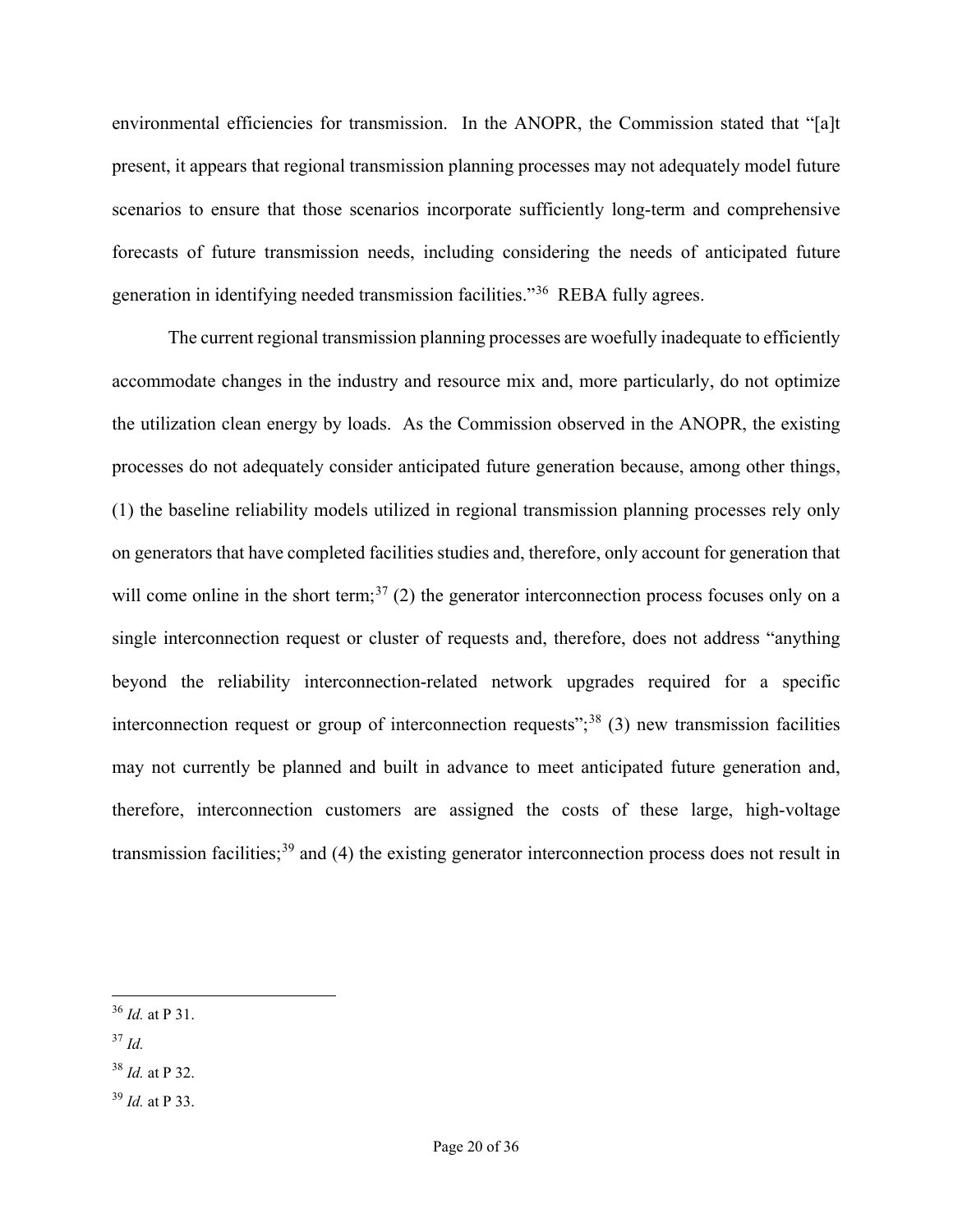the economies of scale that might more cost-effectively or efficiently meet the needs of the changing resource mix.[40](#page-20-0) 

Transmission planning should be reviewed and revamped to anticipate changes in the resource mix as well as changes in loads. Significantly, existing transmission planning should be reformed to plan for efficient utilization of renewable resources, on both a short-term and a longterm horizon. As an example, there are studies demonstrating that California will need to triple the capacity of the electric grid to meet the state's policy goals.<sup>41</sup> Furthermore, a Wood MacKenzie report forecasts that Fortune 1000 companies will have up to 85 GW of new demand for renewable energy to meet their public sustainability commitments for 2030, demand which has not been explicitly accounted for in regional transmission and interconnection planning.<sup>[42](#page-20-2)</sup> Also, the U.S. Energy Information Administration ("EIA") recently reported that "[e]lectric power markets in the United States are undergoing significant structural change that we believe, based on planning data we collect, will result in the installation of the ability of large-scale battery storage to contribute 10,000 megawatts to the grid between 2021 and  $2023 - 10$  times the capacity in 2019.<sup>43</sup> These significant advancements will fundamentally change power flows and transmission grid dynamics in some parts of the country and transmission planning should change in order to accommodate them.

<span id="page-20-0"></span><sup>40</sup> *See* REBA's proposed principle, Cost Effectiveness, above.

<span id="page-20-1"></span><sup>41</sup> *See* Office of Governor Gavin Newsom, *California's Electricity System of the Future* (July 30, 2021), at 10, available at https://www.gov.ca.gov/wp-content/uploads/2021/07/Electricity-System-of-the-Future-7.30.21.pdf.

<span id="page-20-2"></span><sup>42</sup> Wood MacKenzie, *Energy transition: Corporates usher in new wave of US wind and solar growth* (Aug. 20, 2019), available at [https://www.woodmac.com/our-expertise/focus/Power--Renewables/corporates-usher-in-new-wave-of](https://www.woodmac.com/our-expertise/focus/Power--Renewables/corporates-usher-in-new-wave-of-u.s.-wind-and-solar-growth/)[u.s.-wind-and-solar-growth/.](https://www.woodmac.com/our-expertise/focus/Power--Renewables/corporates-usher-in-new-wave-of-u.s.-wind-and-solar-growth/)

<span id="page-20-3"></span><sup>43</sup> U.S. Energy Information Administration, *Battery Storage Trends in the United States: An Update on Market Trends* (Aug. 16, 2021), available at EIA - [U.S. Battery Storage Market Trends.](https://www.eia.gov/analysis/studies/electricity/batterystorage/)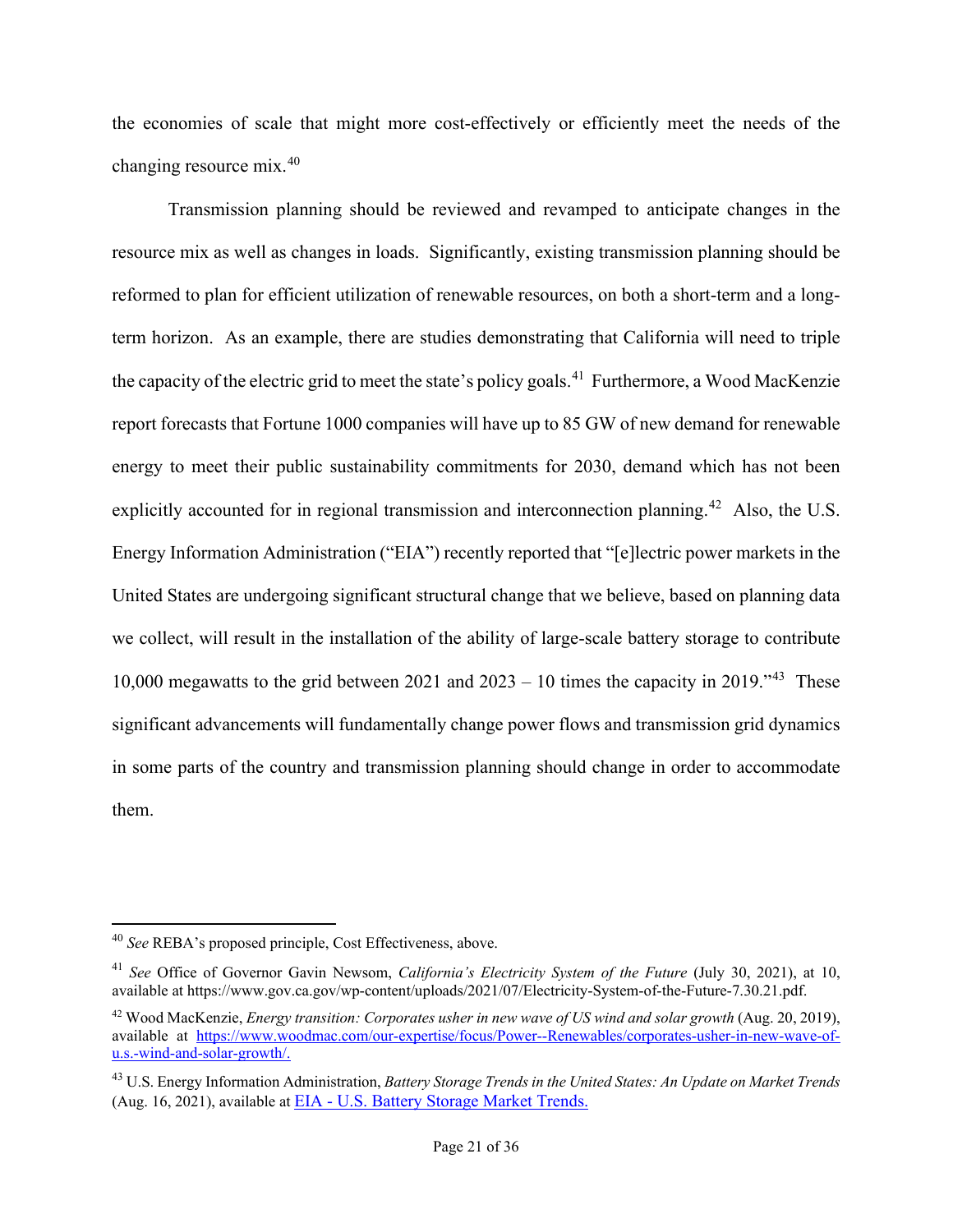In addition to changes in the resource mix, transmission planning should be reformed to consider load growth, including commercial and industrial load, as well as electric vehicles. The electrification of the transportation sector will require much greater electric-grid capacity and the Commission's reforms here should take these changes into account.

Another circumstance that must be included in transmission planning reform is specific reliability and/or scarcity measures or events, including those resulting from climate change. As discussed during the September 23, 2021 Commission Open Meeting, the severe cold weather conditions experienced during February 2021 in the ERCOT, SPP, and MISO regions resulted from several factors, including transmission emergencies in MISO and SPP as a result of generation shortfalls.[44](#page-21-0) In testimony before the U.S. Senate Committee on Environment and Public Works, Frank Rusco, Director, Natural Resources and Environment with the U.S. Government Accountability Office ("GAO") recently testified as follows:

> Climate change is expected to have far-reaching effects on the electricity grid that could cost billions and could affect every aspect of the grid from generation, transmission, and distribution to demand for electricity, according to several reports GAO reviewed. The type and extent of these effects on the grid will vary by geographic location and other factors. For example, reports GAO reviewed stated that more frequent droughts and changing rainfall patterns may adversely affect hydroelectricity generation in Alaska and the Northwest and Southwest regions of the United States. Further, transmission capacity may be reduced, or distribution lines damaged during increasing wildfire activity in some regions due to warmer temperatures and drier conditions. Moreover, climate change effects on the grid could cost utilities and customers billions, including the costs of power outages and infrastructure damage.<sup>[45](#page-21-1)</sup>

<span id="page-21-0"></span><sup>44</sup> *See* FERC, NERC and Regional Entity Joint Staff Inquiry, *February 2021 Cold Weather Grid Operations: Preliminary Findings and Recommendations* (Sept. 23, 2021), at slide 7, available at [February 2021 Cold Weather](https://ferc.gov/february-2021-cold-weather-grid-operations-preliminary-findings-and-recommendations)  [Grid Operations: Preliminary Findings and Recommendations | Federal Energy Regulatory Commission \(ferc.gov\).](https://ferc.gov/february-2021-cold-weather-grid-operations-preliminary-findings-and-recommendations)

<span id="page-21-1"></span><sup>45</sup> U.S. Government Accountability Office, *Electric Grid Resilience: Climate Change is Expected to Have Far-Reaching Effects and DOE and FERC Should Take Actions* (Mar. 10, 2021), available at [Electricity Grid Resilience:](https://www.gao.gov/products/gao-21-423t)  [Climate Change Is Expected to Have Far-reaching Effects and DOE and FERC Should Take Actions | U.S. GAO.](https://www.gao.gov/products/gao-21-423t)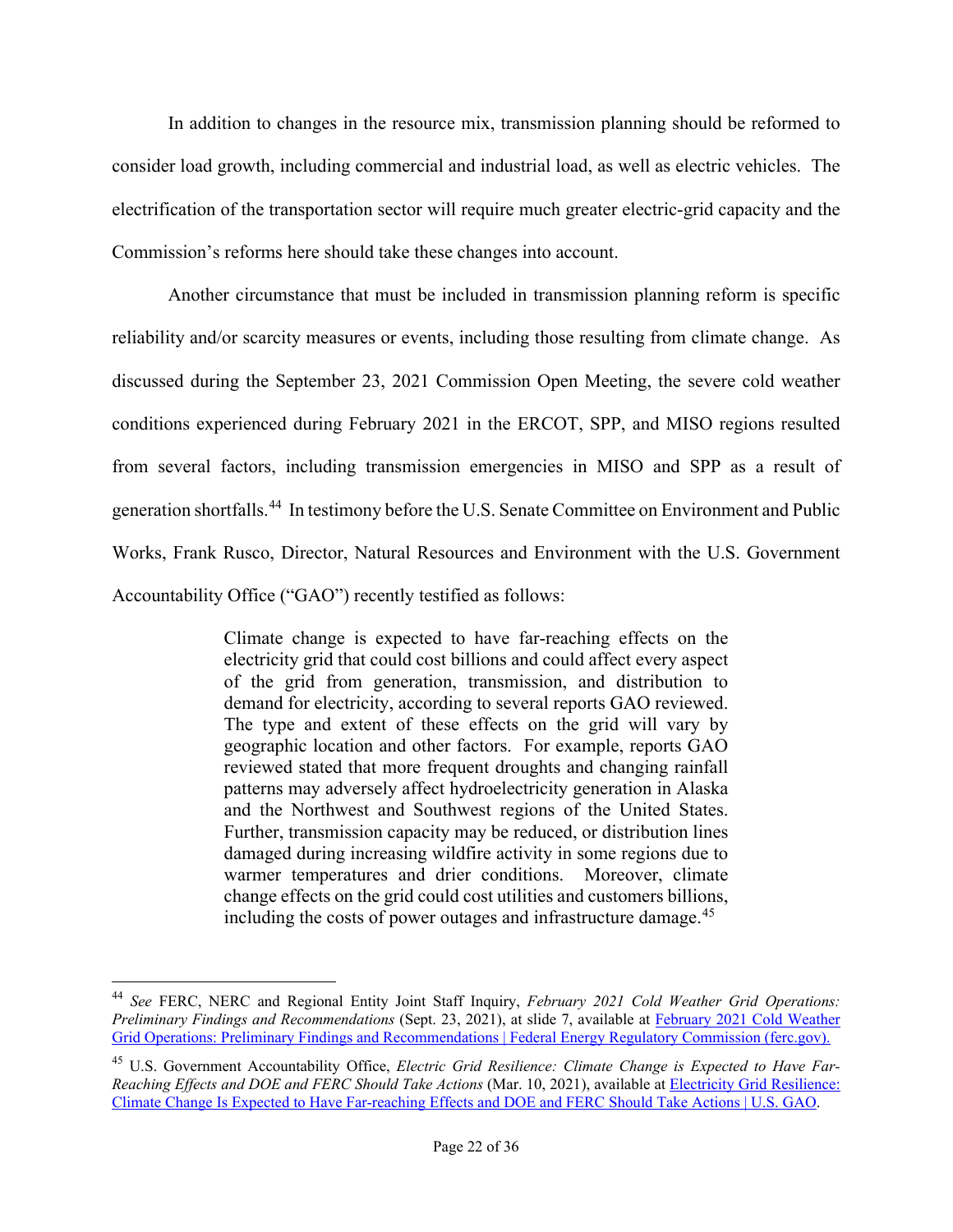According to the GAO, "[r]egarding FERC, it has not taken steps to identify or assess climate change risks to the grid and, therefore, is not well positioned to determine the actions needed to enhance resilience."<sup>[46](#page-22-0)</sup> With the expected increase in severe weather events driven by climate change, the Commission should require transmission planning to maintain reliability and provide resilience for the transmission grid in the wake of such climate change-related natural disasters.

REBA recommends that the Commission require that transmission planning consider these impactful and important changes in loads, resources, and needs of the system.

## **Principle 5: Flexible and Dynamic Market**

Over the past several years, the Commission has undertaken various initiatives to ensure that different types of resources can participate in jurisdictional markets based on their capability to perform. Many of these initiatives are applicable to the RTOs and ISOs. These initiatives will assist in leveling the playing field for renewable resources, demand response, distributed energy resources, storage, and hybrid resources, all to the benefit of consumers.<sup>[47](#page-22-1)</sup> The RTO/ISO tariffs that are updated to accommodate such resources include provisions that facilitate market entry, a level playing field, and competition among all resources.

<span id="page-22-0"></span><sup>46</sup> *Id.*

<span id="page-22-1"></span><sup>47</sup> *See, e.g.*, *Hybrid Resources*, Order Directing Reports, 174 FERC ¶ 61,034 (2021); *Participation of Distributed Energy Resource Aggregations in Markets Operated by Regional Transmission Organizations and Independent System Operators*, Order No. 2222, 85 FR 67094 (Oct. 21, 2020), 172 FERC ¶ 61,247 (2020), *corrected*, 85 FR 68450 (Oct. 29, 2020), *order on reh'g*, Order No. 2222–A, 174 FERC ¶ 61,197, *order on reh'g*, Order No. 2222-B, 175 FERC ¶ 61,227 (2021); *Electric Storage Participation in Markets Operated by Regional Transmission Organizations and Independent System Operators*, Order No. 841, 162 FERC ¶ 61,127 (2018), *order on reh'g*, Order No. 841–A, 167 FERC ¶ 61,154 (2019), *aff'd sub nom. Nat'l Ass'n of Regulatory Util. Comm'rs v. FERC*, 964 F.3d 1177 (D.C. Cir. 2020); *Demand Response Compensation in Organized Wholesale Energy Markets*, Order No. 745, 134 FERC ¶ 61,187, *order on reh'g and clarification*, Order No. 745–A, 137 FERC ¶ 61,215 (2011), *reh'g denied*, Order No. 745– B, 138 FERC ¶ 61,148 (2012), *vacated sub nom. Elec. Power Supply Ass'n v. FERC*, 753 F.3d 216 (D.C. Cir. 2014), *rev'd & remanded sub nom. FERC v. Elec. Power Supply Ass'n*, 136 S. Ct. 760 (2016).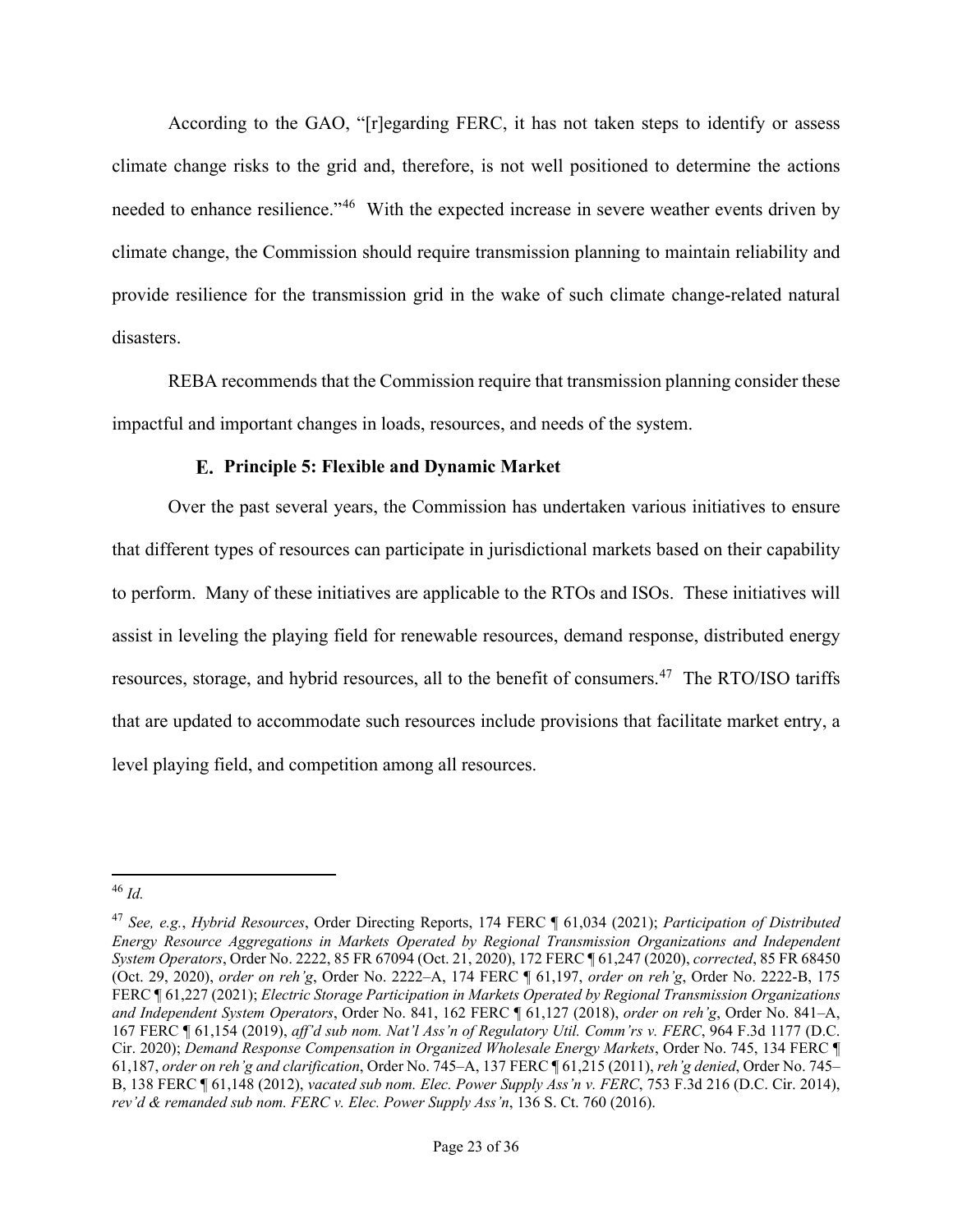REBA encourages the Commission to continue leveling the playing field in this respect and to consider expanding these improvements and provisions beyond RTO/ISO regions as it promotes organized market expansion and greater participation in RTOs and ISOs. The reforms undertaken in the ANOPR should facilitate development of well-structured markets that will allow diverse resources and different market participants to participate, to the extent those resources are able to meet the technical or other objective, performance-based criteria for such participation. The Commission should also expand the requirements for transmission planning for public policy projects, to facilitate markets with sufficient flexibility to support resilience and economic and environmental efficiencies.

Finally, as discussed above, the reforms in regional transmission planning should also be implemented for interregional transmission planning. Effective interregional transmission planning should facilitate not only decarbonization but should also be expected to lower overall costs to consumers and provide for increased reliability, as a greater number of resources are available and can be deployed to more geographically broad areas.

## **Principle 6: Reliability**

Paramount in the Commission's efforts at reforms in transmission planning, cost allocation, and generator interconnection is maintaining reliability. While many of the principles discussed above should improve transmission planning for reliability, REBA supports a specific principle given the critical need for a reliable electric grid. Transmission's role within a reliable electric grid is a foundational piece for integration of renewable resources and a step towards achievement of state and federal policy goals. As discussed above, REBA recommends that the Commission revisit and consider reforms in transmission planning to ensure reliability in the wake of not only technological advancements, but also the increased occurrence of extreme weather events.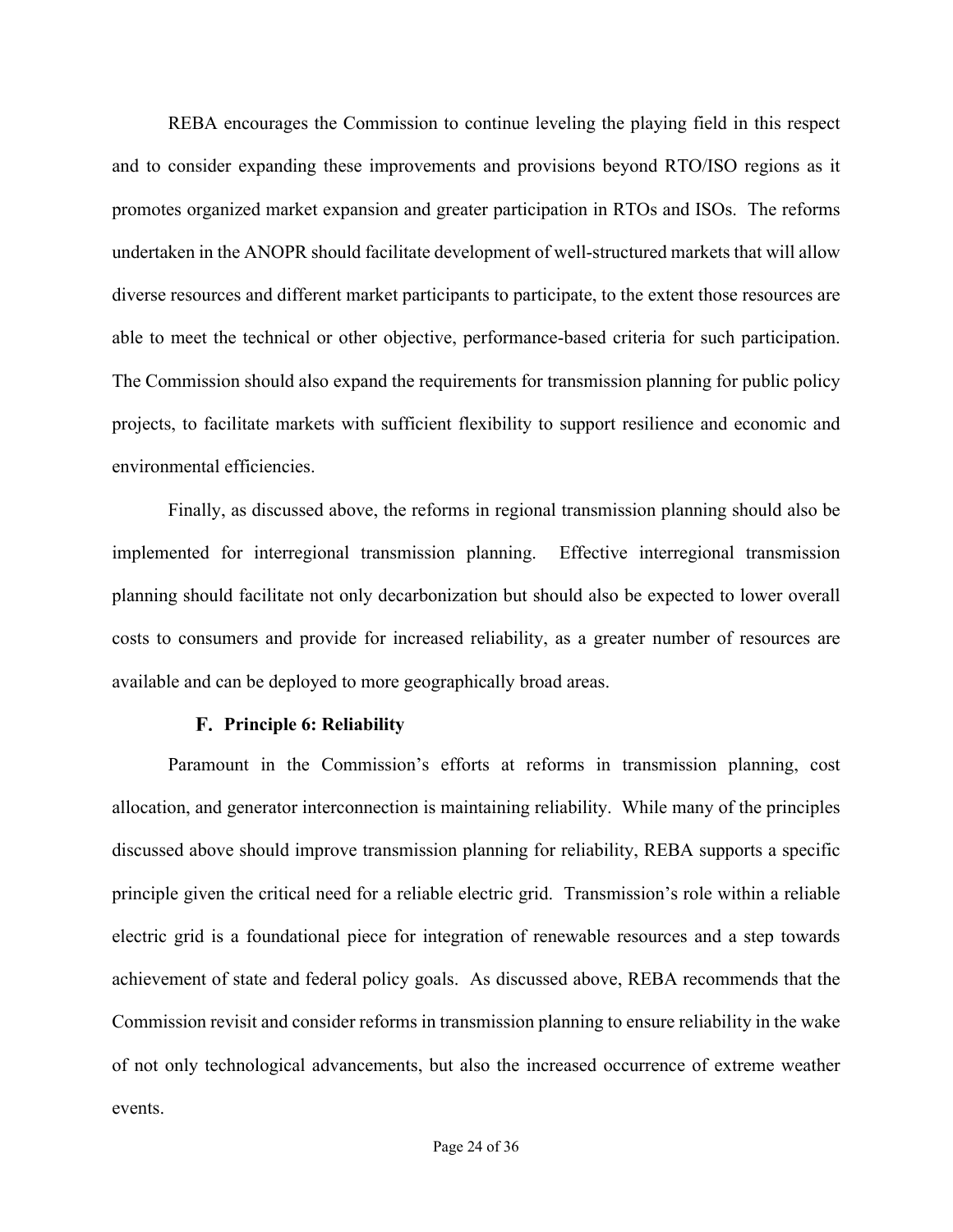As the American Council on Renewable Energy reported in its July 2021 report, each additional GW of transmission ties between ERCOT and the Southeastern U.S. could have saved nearly \$1 billion, while keeping the heat on for thousands of Texans.<sup>[48](#page-24-0)</sup> For the "bomb cyclone" cold snap in the Northeast in December 2017-January 2018, each region could have saved \$30- \$40 million for each GW of stronger transmission ties among themselves or to other regions. Transmission planning should consider and plan for such contingencies, in a cost-effective manner. Furthermore, as part of interregional transmission planning, the Commission should consider how regions might rely upon each other, through connected operations and facilities, to provide backstop reliability.

## **VI. RESPONSE TO CERTAIN QUESTIONS POSED IN THE ANOPR**

REBA offers below its preliminary responses to certain of the questions posed in the ANOPR. REBA's responses are informed by its recommendation that the Commission adopt principles for reforms in this proceeding as set forth in Section V, above. REBA also expects that its position on these and other questions posed in the ANOPR will evolve as the Commission develops the factual record in this proceeding, including technical conferences.

**A. Whether the existing regional transmission planning and cost allocation processes appropriately considers the transmission needs of anticipated future generation to drive study assumptions, or instead relies on less comprehensive information, such as existing interconnection requests with completed facilities studies, and whether such current planning criteria are appropriate or should be revised.**

REBA's view is that existing regional transmission planning and cost allocation processes do not adequately consider anticipated future generation. As discussed above, the Commission

<span id="page-24-0"></span><sup>48</sup> American Council of Renewable Energy, *Transmission Makes the Power System Resilient to Extreme Weather* (July 2021), at 3, available at [https://acore.org/wp-content/uploads/2021/07/GS\\_Resilient-Transmission\\_proof.pdf.](https://acore.org/wp-content/uploads/2021/07/GS_Resilient-Transmission_proof.pdf)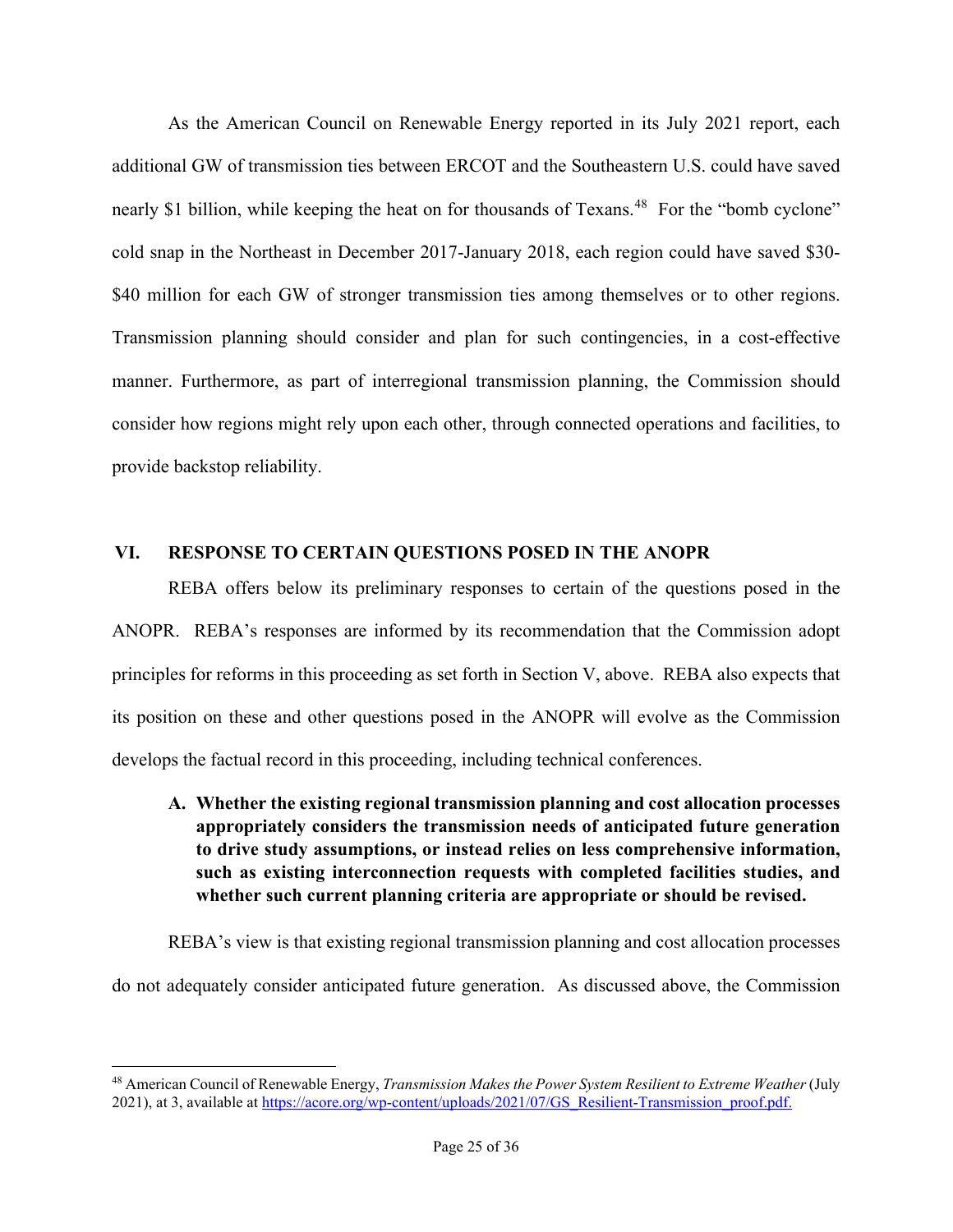has recognized that current transmission planning is deficient in this regard. Therefore, consistent with principles recommended above, the Commission must reform transmission planning to require longer-term transmission planning that considers broad and holistic changes in the power sector and use of the electric transmission grid, on a longer-term horizon.

For example, the Commission could revise the requirements for regional and interregional transmission planning to require, on a 15- or 20-year planning horizon, transmission needs based on reliability, economic and/or public policy concerns, that will take into account (1) integration of renewable and other resources (beyond resources that have advanced to the facilities study in the interconnection queue); (2) changes in loads such as industrial and commercial uses with the increased deployment of electric vehicles; and (3) reliability/resilience in the wake of increased severe weather events due to climate change. The transmission planning reform should also require consideration of alternatives to achieve the most cost-effective and efficient solution. With respect to transmission planning for public policy goals, the Commission should make explicit the requirement for transmission planning and coordination with states to plan for and accommodate state public policy goals, including the clean energy transition.

REBA believes that RTOs and ISOs, as the central regional planner, are best suited to achieve the needed reforms on a regional and interregional basis. Therefore, in addition to the reforms posed in the ANOPR, REBA reiterates its call for the Commission to exercise its authority to promote participation in RTOs and ISOs, in a cost-effective manner.

The reforms in transmission planning will require reforms in cost allocation. REBA supports revisions to the beneficiary pays and/or participant funding models as warranted to identify beneficiaries more fairly and broadly. REBA supports effective transmission planning and a review of cost allocation that will ensure just and reasonable cost allocation. Such reasonable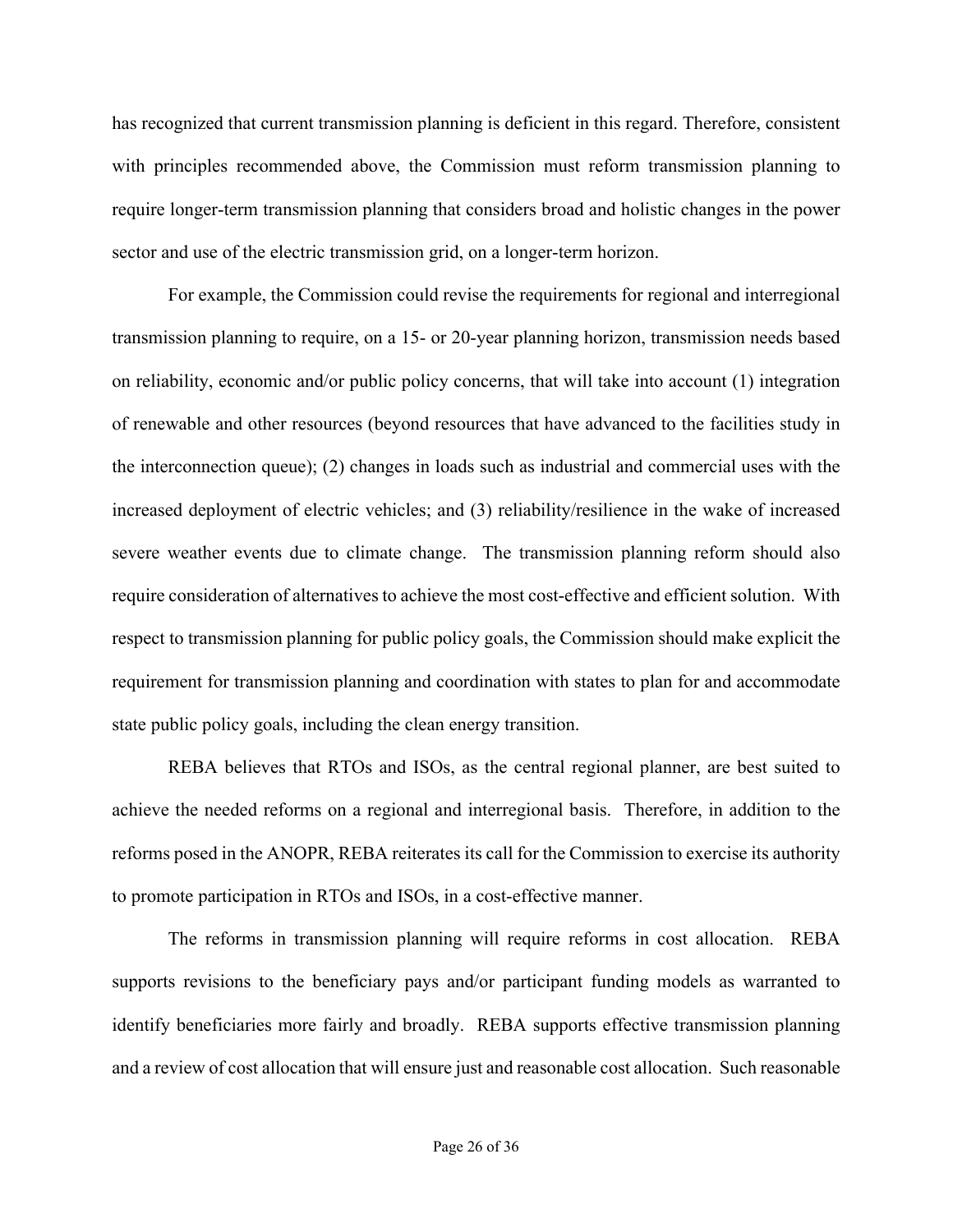cost allocation will hopefully mitigate concerns that might hamper the efficient siting and development of renewable resources.

**B. Whether the regional transmission planning and cost allocation processes' consideration of transmission needs driven by reliability, economic considerations, and Public Policy Requirements are inappropriately siloed from one another, and, if so, whether this influences the consideration of potential benefits of a regional transmission facility (and the associated beneficiaries for purposes of allocating the costs of such a facility).** 

REBA believes that the bases for transmission needs are inappropriately siloed from each other because a facility that is identified to solve one need, such as reliability, could produce benefits that address another need, such as public policy. REBA believes that there is value in maintaining the separate bases for which transmission planning will be required, to ensure that reliability, economics, and public policy are each addressed. However, there should also be a holistic aspect to transmission planning and cost allocation whereby after a need is determined, consideration is given regarding (1) whether there is a potential solution that might more costeffectively or efficiently resolve more than one need; (2) whether the identified solution addresses any other need; and (3) identification of all beneficiaries of the solution, for just and reasonable cost allocation, consistent with any legal limitations on expanded cost allocation.

**C. Whether or not it is appropriate for the costs of state or local public policy-driven transmission facilities to be shifted through regional cost allocation to consumers in non-participating states, or whether changes to current interconnection cost allocation mechanisms may unjustly and unreasonably shift costs to customers of load serving entities.** 

REBA generally supports allocation of costs to those who will receive benefits. However, REBA also recognizes that in some instances, the Commission might determine that it is not fair for customers in one jurisdiction to be held to fund the cost of state or local public policy-driven transmission facilities that are decided by another state or locality. The Commission has in the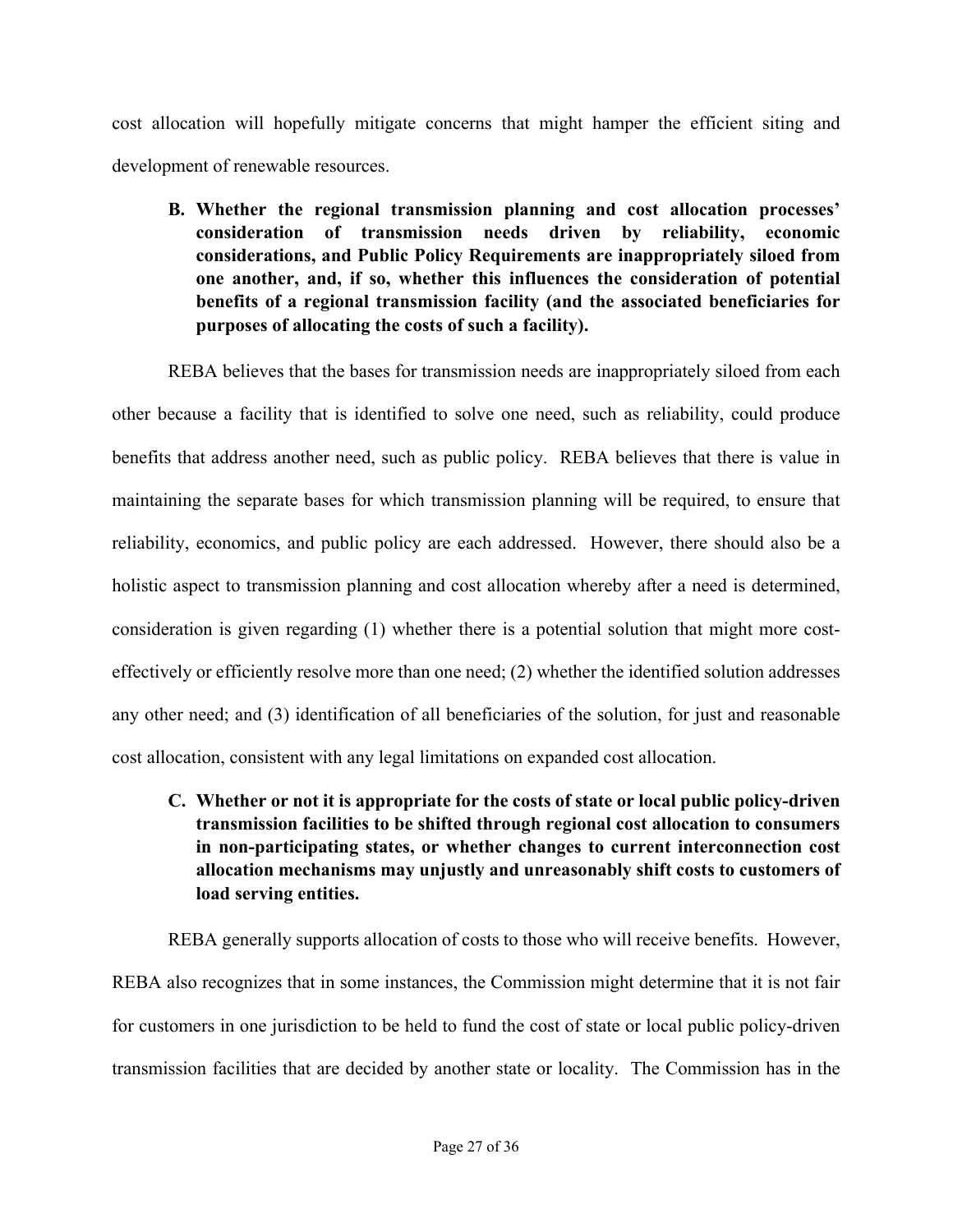past favored rolled-in pricing for transmission on the basis that all customers benefit from integrated transmission facilities and has departed from that policy in only limited circumstances. [49](#page-27-0) If the Commission is to permit cost allocation to customers in another locality or state, it will need to determine not only the legal basis for permitting such cost allocation, but also whether there should be some ability for the non-participating states' consumers to challenge the cost allocation without the burden of either a FPA section 206 complaint or prudence challenge.

REBA recognizes that the benefits of transmission are distributed broadly, across wide areas and over time. The Commission has approved, and the courts have affirmed, numerous instances of broad cost allocation. As Judge Posner of the 7th Circuit Court of Appeals has stated, "It's not enough . . . to point out that MISO's and FERC's attempt to match the costs and the benefits of the MVP program is crude; if crude is all that is possible, it will have to suffice."<sup>[50](#page-27-1)</sup> The key is to fairly and accurately assess the benefits and costs based on the range of benefits over time, choose an efficient plan, and assign the costs in a roughly commensurate way to the beneficiaries.[51](#page-27-2)

# **D. Whether and how to better coordinate between regional and local transmission planning processes to identify more efficient or cost-effective solutions?**

<span id="page-27-0"></span><sup>49</sup> *See, e.g.*, *Old Dominion Elec. Coop. & N. Carolina Elec. Membership Corp.*, 146 FERC ¶ 61,200, at PP 49-50, 52 (2014) ("The Commission's policy is that the costs of transmission projects integrated with the transmission system that provide system-wide benefits should be rolled-in, and thus allocated to those parties that benefit . . . However, the Complainants assert that the actions of the Virginia legislature and VSCC in implementing pilot projects resulted in VEPCO incurring significant incremental costs to underground the transmission lines to address local concerns, primarily related to local aesthetics, and these costs were not necessary to ensure reliability. Based on the facts of this case, we find that that wholesale transmission customers outside of the Commonwealth of Virginia should not be responsible for costs that are a direct result of legislation and VSCC pilot projects intended to benefit citizens of the Commonwealth of Virginia . . . We emphasize that our finding here represents a limited exception to our general policy that utilities do not directly assign individual cost items that are included in projects that have system-wide benefits. However, for the reasons discussed above, we find that this approach is warranted by the facts of this case.").

<span id="page-27-1"></span><sup>50</sup> *Ill. Commerce Comm'n v. FERC*, 721 F.3d 764, 775 (7th Cir. 2013).

<span id="page-27-2"></span><sup>51</sup> *Ill. Commerce Comm'n v. FERC*, 576 F.3d 470, 476-77 (7th Cir. 2009).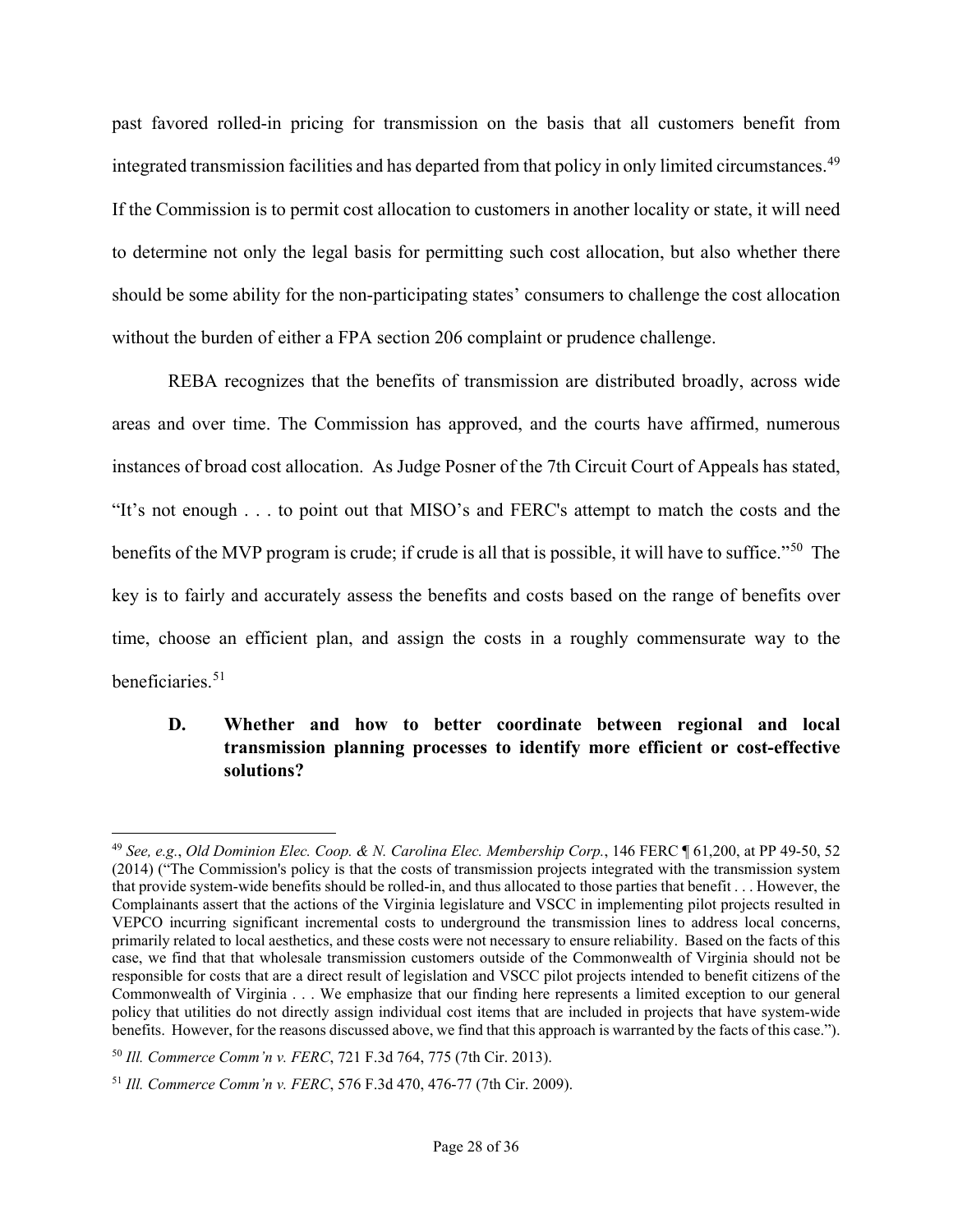The Commission should work toward regional transmission planning as the core transmission planning function in a region, with local transmission planning limited and still subject to being considered in the regional plan. The central, regional planning function envisioned in Order Nos. 890 and 1000 has been thwarted by individual transmission owners engaging in local planning, to different extents in the various regions. For example, in PJM, the Commission issued a Show Cause order to remedy certain transmission owners planning for Supplemental Projects in a manner that did not comply with the requirements for open, coordinated, and transparent transmission planning.<sup>52</sup>

In both PJM and the CAISO regions, there have been disputes raised with the Commission over whether the RTO/ISO or instead individual transmission owners should be responsible for planning for transmission facilities at the end of their useful lives. The ability of transmission owners to engage in siloed transmission planning under the guise of "local" planning creates a disjointed transmission planning regime where efficient and/or cost-effective solutions cannot be considered, contrary to the Commission's intent. REBA strongly encourages the Commission to discourage such local planning and instead encourage regional transmission planning as the predominant process.

# **E. Whether it is necessary, and how, to identify the lines of regulatory authority and oversight more clearly between states and federal authorities with regard to regional and local transmission facilities to ensure appropriate vetting of transmission infrastructure?**

In recent years as the Commission has worked to incorporate new technologies and resource options into wholesale markets, the "cooperative federalism" between FERC and the states has been tested. REBA supports a clear delineation of the Commission's authority versus

<span id="page-28-0"></span><sup>52</sup> *See* notes 29-30, *supra*.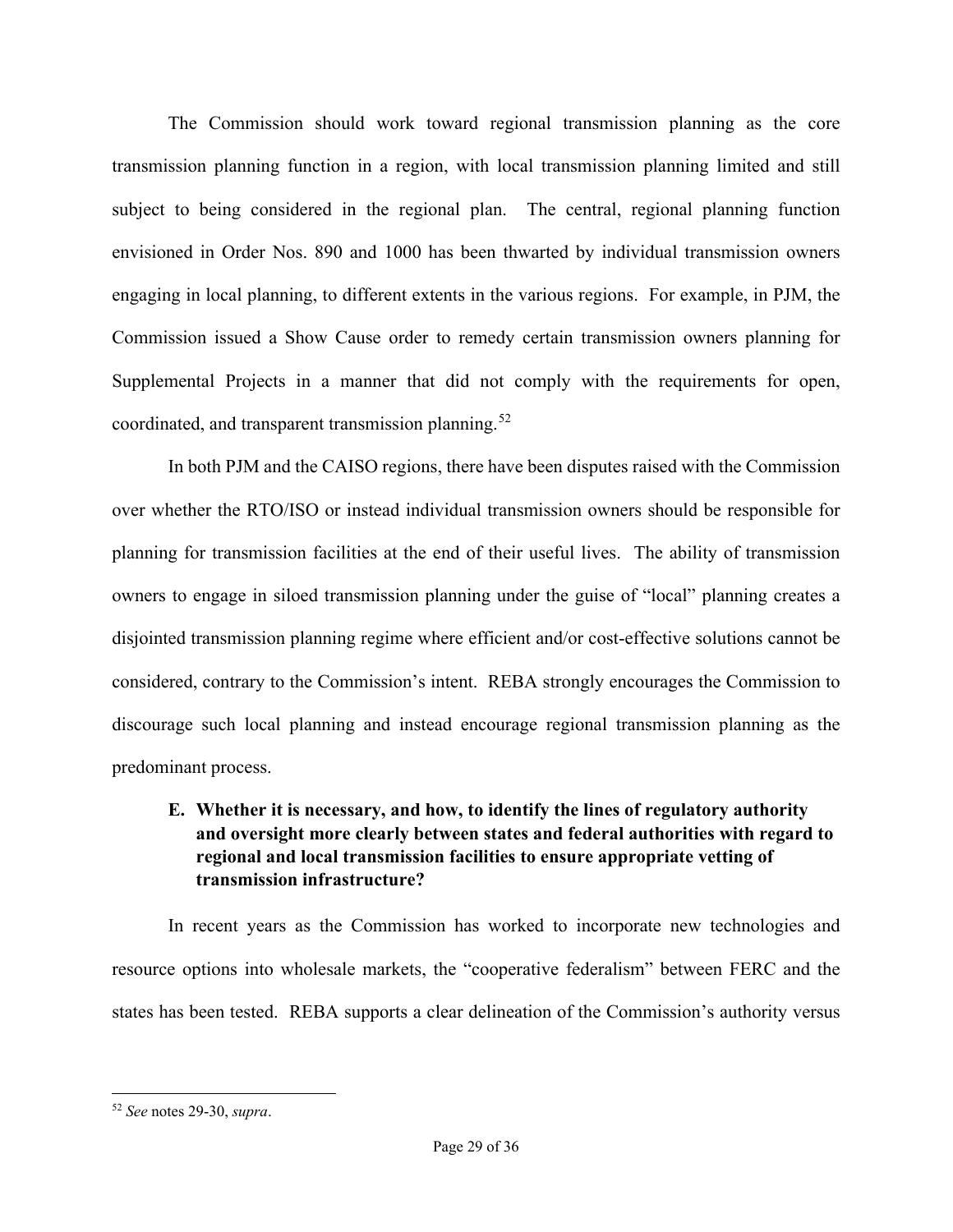the states so that, at the very least, duplicative exercises of regulatory authority will be prevented from hampering development and participation in wholesale markets by renewable resources. In furtherance of cooperative federalism, REBA reiterates its recommendation that the Commission adopt as a transmission planning principle, coordination, that will include coordination with state and local entities that have an impact or role in generation, distribution, or transmission matters that may affect matters reserved to the Commission's jurisdiction. The Commission's joint federal-state task force with NARUC on electric transmission matters should be helpful in this regard.

**F. Whether the Commission could revise transmission planning criteria that transmission providers use in the generator interconnection process so that they could better identify more efficient or cost-effective interconnection-related network upgrades. And whether and how transmission providers could incorporate anticipated future generation, including resources in the interconnection queue, in the regional transmission planning and cost allocation processes.**

The ANOPR seeks input on whether a fast-track interconnection process should be developed to allow projects with signed offtake agreements, or other similar financial commitments, to be given priority. REBA supports requiring RTOs, ISOs, and Transmission Owners to adopt such a fast-track process as a way of prioritizing generating projects most likely to achieve commercial operation and least likely to withdraw from the interconnection queue. There is nothing unduly preferential about expediting the interconnection of generation projects that have a binding, executed power purchase agreement or that otherwise receive a binding commitment of project financing, because such projects are not similarly situated to those being developed on speculation.

The Commission has approved CAISO tariff provisions that prioritize generator projects that have secured such binding commitments. Given the increased volume of renewable projects seeking interconnection across the country, and the inefficiencies, disruptions, reliability issues,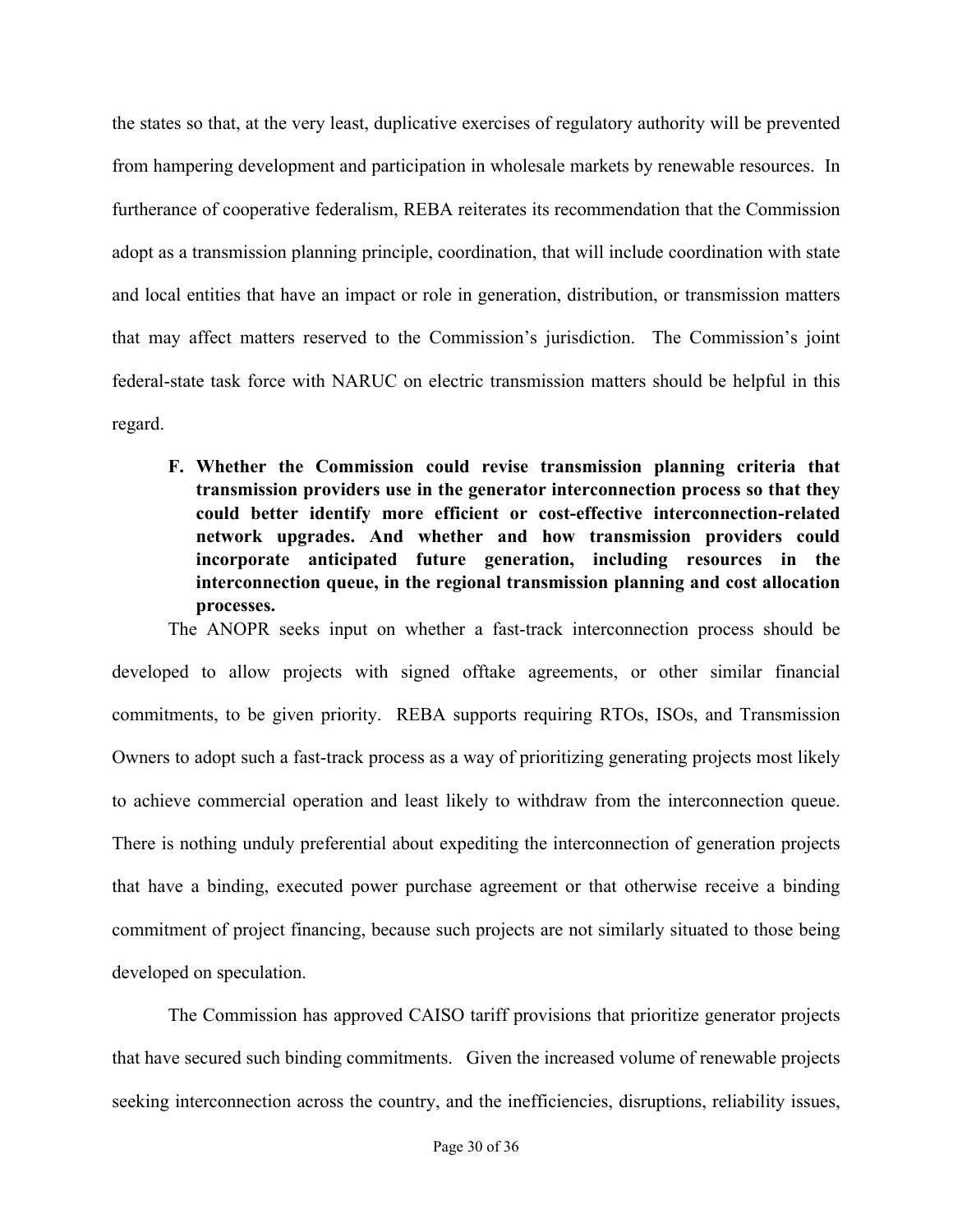and climate effects that can result from queue withdrawals, it is unjust, unreasonable, and unduly discriminatory to disregard the advantages of financially assured projects.

**G. Whether the current approach to oversight of transmission investment adequately protects customers, particularly given the potentially significant and very costly investments proposed to meet the transmission needs driven by a changing resource mix, and, if customers are not adequately protected from excessive costs, which potential reforms may be required and are legally permissible to ensure just and reasonable rates.**

The current approach to oversight of transmission investment is insufficient to protect customers from unjust and unreasonable rates, as it results in unreasonable costs, lacks the transparency and clear process necessary for informed and meaningful engagement and review of the transmission rate making process. As discussed above and in the ANOPR, transmission planning even in RTO/ISO regions is still being done in part by individual transmission owners outside of the centralized regional transmission planning process. In some regions, such as SPP, even where the tariff provides for local planning to be part of the RTO transmission planning process, the transmission owners retain full discretion over the local planning criteria. As a result, customers, or other interested parties such as renewable developers seeking access to the transmission grid or merchant transmission developers have limited opportunity to know the criteria, data, and assumptions underlying transmission planning, let alone a meaningful opportunity to comment on those needs or the proposed solutions. The Commission has within its jurisdiction the rate recovery mechanisms for transmission facilities.

REBA recommends that the Commission tie rate recovery to a demonstration that transmission projects were developed through an open, transparent, and coordinated process, with the public utility bearing the burden to make such demonstration. To ease the burden of review for transmission formula rates, the Commission could develop certain standing information that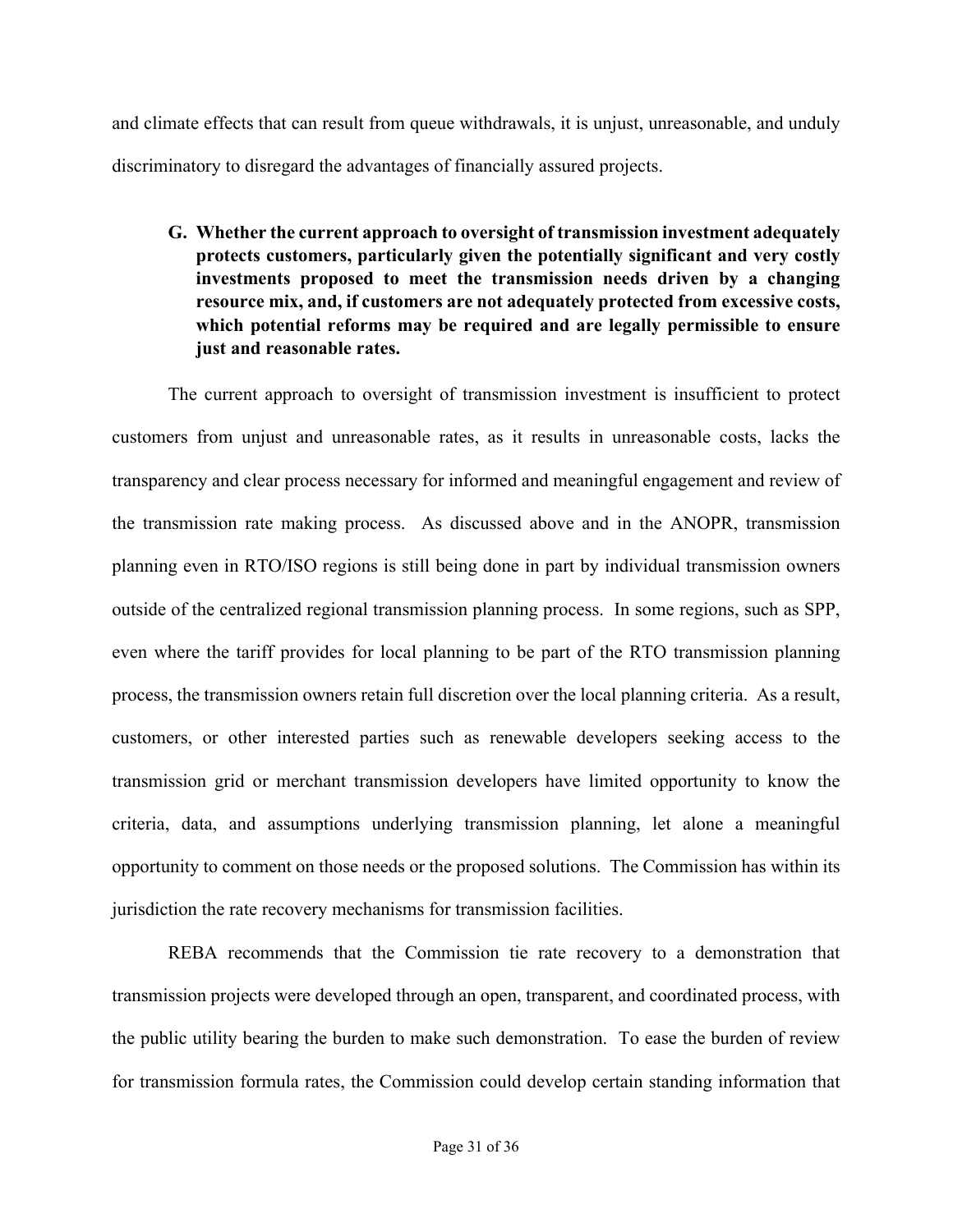must be provided at the time a public utility posts its populated formula rate for rate recovery. Such information could include relevant information regarding transmission projects included in the formula rate annual transmission revenue requirement over a certain cost threshold (*e.g.*, \$1 million), as well as information regarding the process used to develop the project (*e.g.*, state/local process, or local/sub-regional/regional process).

For any projects that did not proceed through a Commission-approved planning process, the public utility could be required to provide an explanation why the project did not meet the requirements and demonstrate that the project is a cost-effective solution to an identified need, as well as the prudency of costs expended or to be expended for the project. Similar requirements could be adopted for incentive rate recovery. Additionally, as discussed below, REBA supports consideration of an independent transmission investment monitoring function.

**G. We seek comment on what factors shaping the generation mix are appropriate to use for transmission planning purposes, such as, for example: (1) Federal, state, and local climate and clean energy laws and regulations; (2) federal, state, and local climate and clean energy goals that have not been enshrined into law; (3) utility and corporate energy and climate goals; (4) trends in technology costs within and outside of the electricity supply industry, including shifts toward electrification of buildings and transportation; and (5) resource retirements.** 

REBA recommends that the Commission evaluate all the factors listed above in order to have an effective transmission planning process. The piecemeal approach we have utilized to address transmission has not and will not work for the robust transmission needed to procure the vast number of renewables needed to green the grid for all and provide the reliability needed to confront the extreme weather situations every region of the United States has and will continue to face. The Commission should require public utilities to specify in their OATT how each factor will be considered and the process for doing so.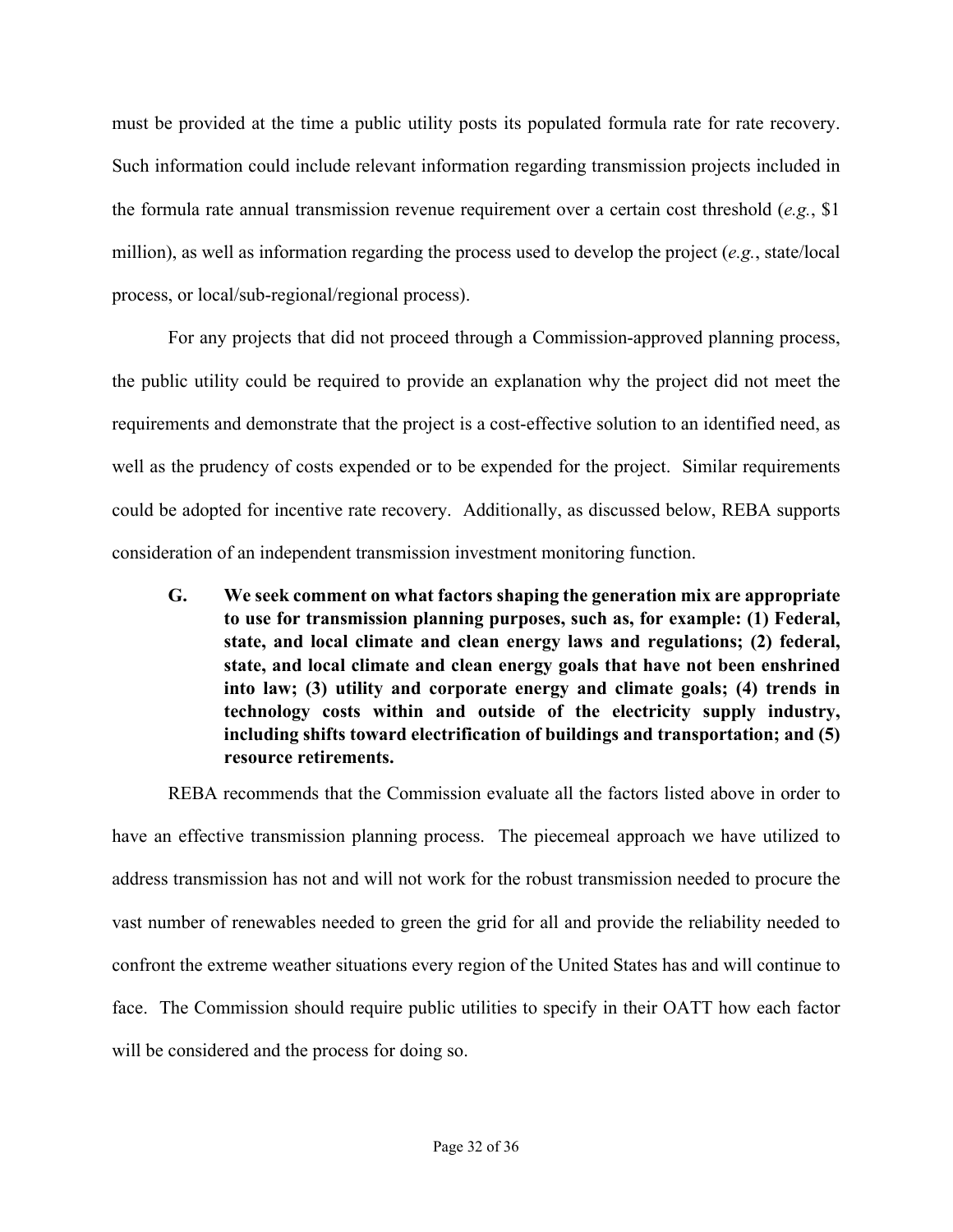**H. Regarding each factor that may be considered for inclusion in scenario modeling, we seek comment on the source of the Commission's authority to incorporate that factor in the regional transmission planning and cost allocation processes. In addition, we seek comment on whether the Commission should establish minimum requirements regarding future scenarios for transmission providers to use in their regional transmission planning, including modeling anticipated future generation in those scenarios. Commenters should also address whether and how any reforms or revisions to existing rules could unjustly and unreasonably shift additional costs to customers of load serving entities. Commenters should also address whether the status quo does or does not allocate costs in a manner roughly commensurate with benefits, and whether the status quo leads to rates that are unjust or unreasonable.**

The Commission has exerted its broad authority over practices that impact matters reserved to its authority under the FPA and REBA submits that it should do so here with respect to matters that impact transmission planning, cost allocation, and generator interconnection. The legal and policy basis for the Commission's ANOPR is compelling – the Commission must act because inadequate transmission planning, cost allocation, and generator interconnection policies are leading to unjust, unreasonable, and unduly discriminatory rates, terms, and conditions of service. The status quo cost allocation does not satisfy the "roughly commensurate" standard required by law, as costs are being unfairly allocated to some beneficiaries and at a subsidy to others who benefit but do not pay.

The Commission's approach of allowing flexibility has in some instances resulted in public utilities exercising discretion over transmission planning in an unduly discriminatory manner, such as more stringent requirements for interconnection of third-party generation facilities. Therefore, REBA recommends that the Commission adopt principles that limit unneeded flexibility including those proposed in these Comments. As an example, REBA recommends that the Commission should consider requiring public utilities to engage in transmission planning for a 15- to 20-year future to identify transmission needs based on reliability, economic, and/or public policy concerns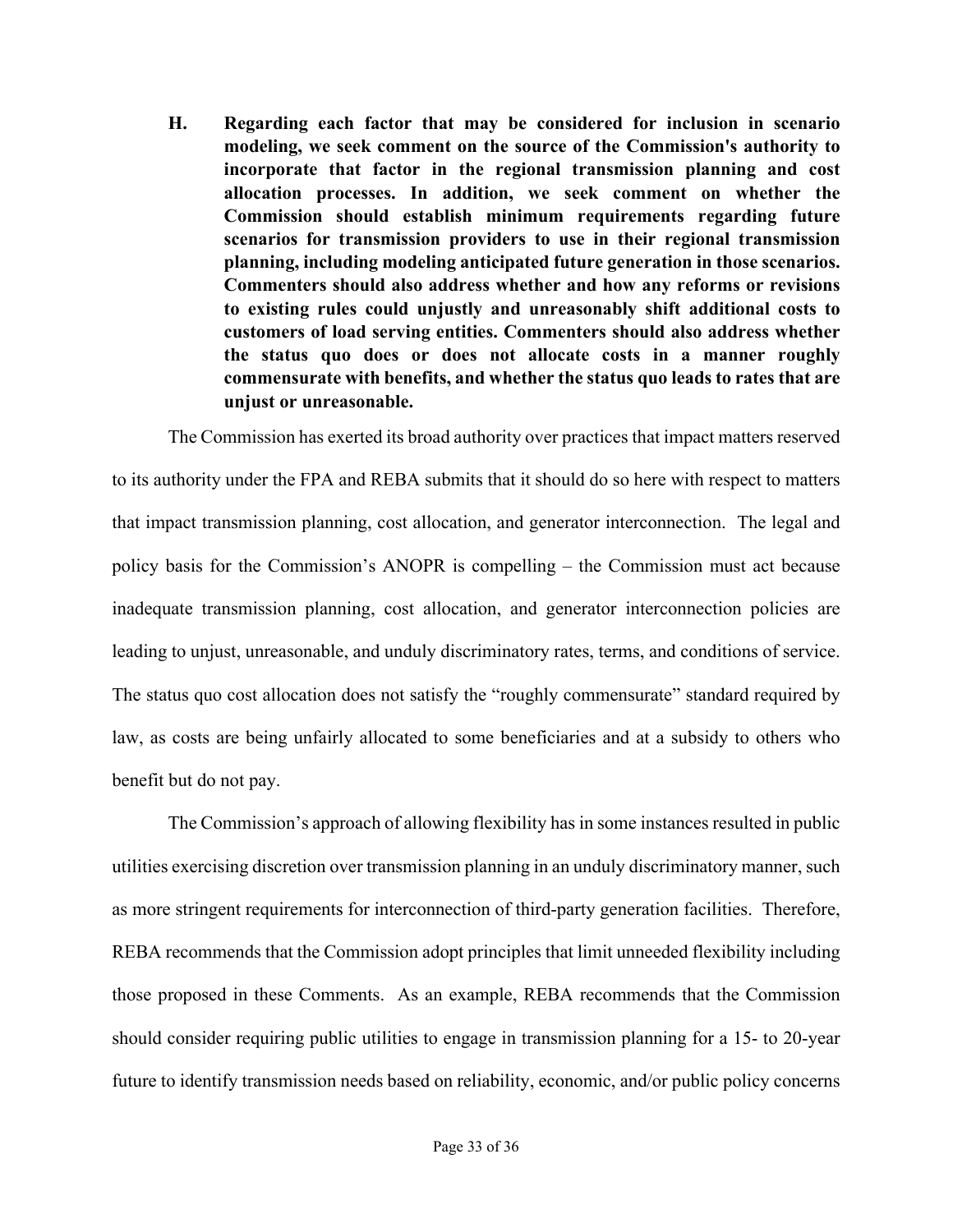that will take into account (1) integration of renewable and other resources (beyond resources that have advanced to the facilities study in the interconnection queue); (2) changes in loads such as industrial and commercial uses with the increased deployment of electric vehicles; and (3) reliability/resilience in the wake of increased severe weather events due to climate change.

- **I. We seek comment on which potential measures the Commission could take to ensure that there is appropriate oversight over how new regional transmission facilities are identified and paid for. For example, we seek comment on whether, to improve oversight of transmission facility costs, it would be appropriate for the Commission to require that transmission providers in each RTO/ISO, or more broadly, in non-RTO/ISO transmission planning regions, establish an independent entity to monitor the planning and cost of transmission facilities in the region.**
- **J. We seek comment on the Commission's authority to require an independent entity to monitor transmission spending in each transmission planning region, as well as the role that such monitor(s) would play. For example, this independent transmission monitor might potentially review transmission planning processes, planning criteria that lead to the identification of particular transmission needs and facilities, as well as the rules and regulations governing such processes. Additionally, the independent transmission monitor could review transmission provider spending on transmission facilities and identify instances of potentially excessive transmission facility costs, including through inefficiencies between local and regional transmission planning processes. Further, the independent transmission monitor could identify instances in which transmission facilities were selected in the regional transmission plan for cost allocation when it may not be clear that such projects were the more efficient or cost-effective transmission solutions or were approved for regional cost allocation when credible less-costly alternatives were available. If the independent transmission monitor identifies such examples, it could make a referral to the Commission. The Commission could then conduct a review of the relevant transmission planning processes and/or transmission facility costs under section 206 of the FPA.**

REBA supports the concept of an independent transmission monitor. One approach to address the requirement could be as an additional function of OATT reform. Like the existing RTO/ISO market monitors, the independent transmission monitor would not have any authority to either enforce RTO/ISO or FERC-approved rate schedules or policies, but could refer matters to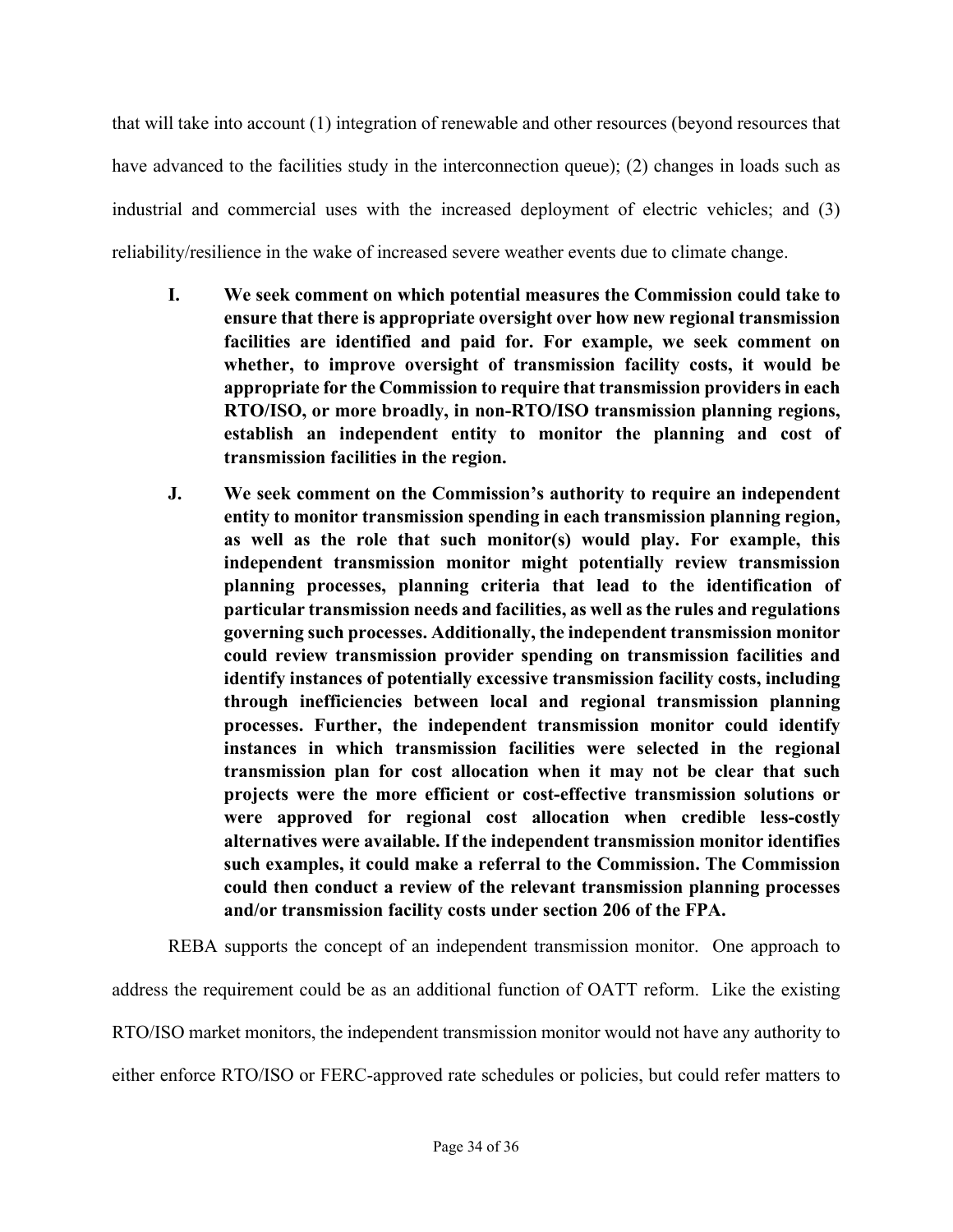FERC on an expedited, established response timeframe. REBA recommends that the Commission be clear in establishing the role of the independent transmission monitor as well as the requirements for true independence from any market participants within the regions that have an RTO/ISO.

REBA sees that transmission market monitor role as one that will enhance and facilitate a more holistic transmission planning and cost allocation process and not a barrier to entry. An independent entity can provide an important oversight function and serve as an important check to ensure that transmission investment is made efficiently, and costs are reasonable and allocated fairly, without discrimination.

## **VII. CONCLUSION**

WHEREFORE, for the foregoing reasons, REBA appreciates the opportunity to provide initial comments on the ANOPR and requests that the Commission consider REBA's comments and adopt the recommendations herein.

Respectfully submitted,

/s/ *Adrienne Mouton-Henderson* Deputy Director, Policy Innovation Renewable Energy Buyers Alliance Amouton-henderson@rebuyers.org 1425 K Street, Suite 1110 Washington, DC 20005

Date: October 12, 2021